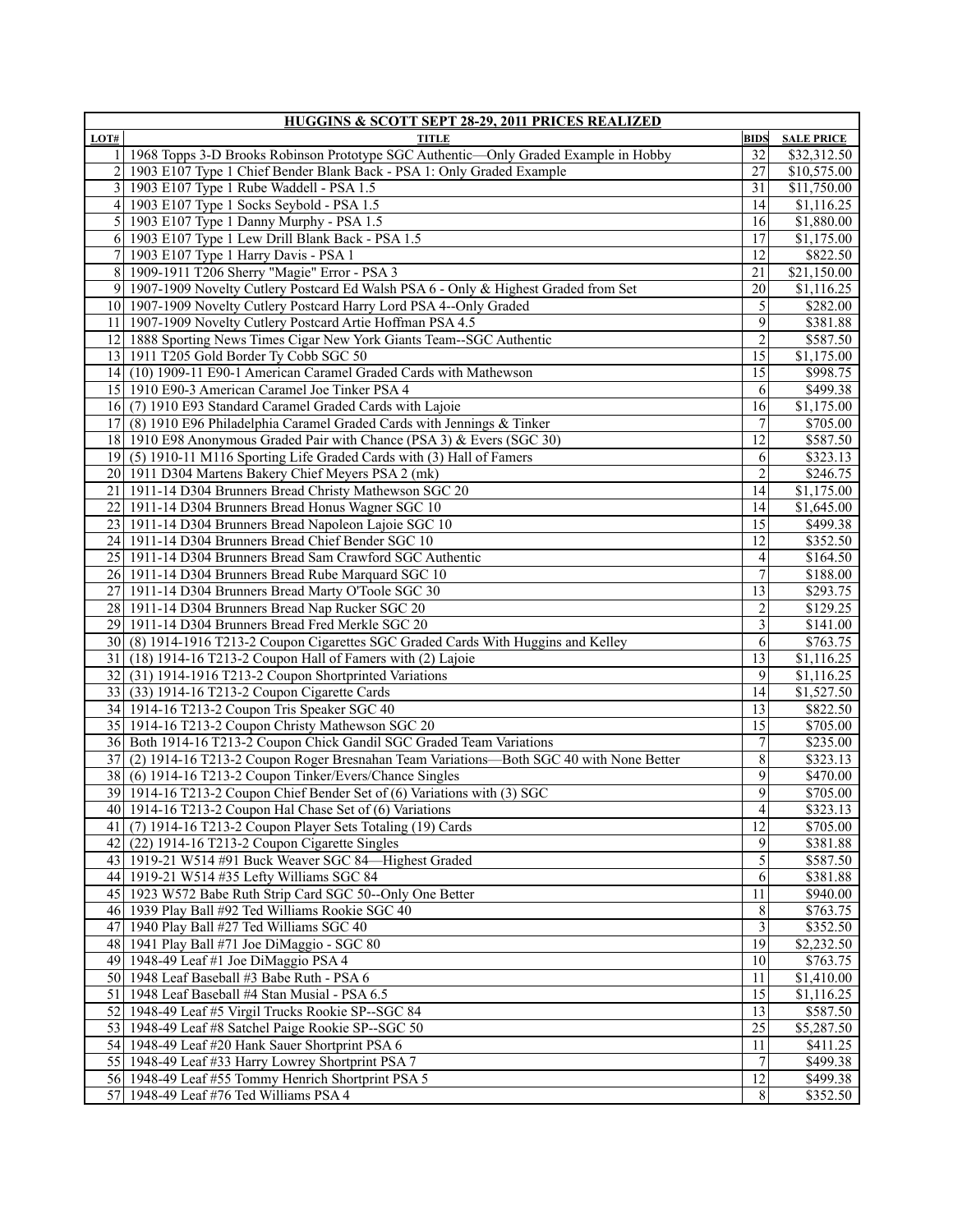|    | 58 1948-49 Leaf #78 Walt Evers Shortprint PSA 6                                            | 16              | \$440.63               |
|----|--------------------------------------------------------------------------------------------|-----------------|------------------------|
|    | 59 1948-49 Leaf #79 Jackie Robinson Rookie PSA 6                                           | 16              | $\overline{$1,410.00}$ |
|    | 60 1948-49 Leaf #93 Bob Feller Shortprint PSA 5                                            | 19              | \$1,880.00             |
|    | 61 1948-49 Leaf #98 Hal Newhouser Rookie SP--PSA 6                                         | 17              | \$1,527.50             |
|    | 62 1948-49 Leaf #102 Gene Hermanski Error (No "i") PSA 4                                   | 9               | \$440.63               |
|    | 63 1948-49 Leaf #108 Matt Batts Shortprint PSA 6                                           | 11              | \$558.13               |
|    | 64 1948-49 Leaf #113 Dutch Leonard Shortprint PSA 6                                        | 6               | \$499.38               |
|    | 65 1948-49 Leaf #127 Enos Slaughter Shortprint PSA 4                                       | 10              | \$763.75               |
|    | 66 1948-49 Leaf #129 Kirby Higbe Shortprint PSA 6                                          | 6               | \$411.25               |
|    | 67 1948-49 Leaf #123 Clifford Fannin Shortprint PSA 6                                      | 16              | \$528.75               |
|    | 68 1948-49 Leaf #138 Larry Doby Rookie SP PSA 4.5                                          | 13              | \$1,057.50             |
|    | 69 1948-49 Leaf #146 Harold Reiser Shortprint SGC 84--Highest Graded                       | 19              | \$1,116.25             |
|    | 70 1948-49 Leaf #160 Bob Scheffing Shortprint--PSA 6                                       | 8               | \$440.63               |
|    | 71   1948-49 Leaf #168 Phil Cavaretta Shortprint--PSA 4                                    | 12              | \$470.00               |
| 72 | (5) 1948-49 Leaf Baseball Shortprints--All PSA 2.5 to 3                                    | 17              | \$822.50               |
|    |                                                                                            |                 |                        |
|    | 73 (6) 1948-49 Leaf Baseball Shortprints--All PSA 5                                        | 14              | \$1,880.00             |
|    | 74 (7) 1948-49 Leaf Baseball PSA Graded Shortprints with Qualifiers                        | 11              | \$940.00               |
|    | 75 (9) 1948-49 Leaf Baseball Shortprints--All PSA 4                                        | 13              | \$1,997.50             |
|    | 76 1948 Bowman #17 Enos Slaughter RC - SGC 96                                              | 13              | \$1,057.50             |
|    | 77 1949 Bowman #224 Satchel Paige RC - SGC 80                                              | 16              | \$1,175.00             |
|    | 78 (6) 1950 Drake's Cookies PSA Graded Cards with (3) Hall of Famers                       | 25              | \$1,527.50             |
|    | 79 1951 Bowman #305 Willie Mays Rookie PSA 6                                               | 10              | \$1,762.50             |
|    | 80 (15) 1952 Topps Baseball PSA Graded Cards With Mays and Ashburn                         | 21              | \$1,997.50             |
|    | 81   1952 Bowman #101 Mickey Mantle PSA 5                                                  | 12              | \$763.75               |
|    | 82 1952 Topps Look 'N See #15 Babe Ruth SGC 92                                             | 6               | \$440.63               |
|    | 83 1953 Topps #82 Mickey Mantle - PSA 5                                                    | 14              | \$1,292.50             |
|    | 84 1953 Bowman Color #32 Stan Musial SGC 86                                                | 18              | \$705.00               |
|    | 85 1953 Bowman Color #59 Mickey Mantle SGC 80                                              | 14              | \$822.50               |
|    | 86 (25) 1954 Bowman Baseball SGC 84-86 Graded Singles with Stars                           | 11              | \$470.00               |
|    | 87 1955 Topps #123 Sandy Koufax Rookie PSA                                                 | 11              | \$1,116.25             |
|    | 88 (4) 1955 Topps Baseball PSA Graded Rookie Cards With (2) Koufax and (2) Killebrew       | 21              | \$1,410.00             |
|    | 89 1956 Topps #135 Mickey Mantle (Gray Back) SGC 84                                        | $\overline{14}$ | \$1,116.25             |
|    | 90 (30) 1961 Topps Baseball SGC 84-86 Singles with Stars                                   | 9               | \$528.75               |
|    | 91   1964 Topps Stand-Ups Roberto Clemente GAI 8.5                                         | 9               | \$646.25               |
|    | 92 1958 Topps Baseball #150 Mickey Mantle GAI 8                                            | 8               | \$1,292.50             |
|    | 93 1960 Fleer Greats #80 Eddie Collins/Pepper Martin Cancelled Proof PSA 1-Only Graded     | 30              | \$11,750.00            |
|    | 94 1962 Post Cereal #5 Mickey Mantle Advertisement Card from Life Magazine—GAI 10          | $\mathbf{1}$    | \$470.00               |
|    | 95 1967 Topps Baseball #569 Rod Carew RC High Number BVG 9--None Better                    | 5               | \$1,116.25             |
|    | 96 1972 Topps Baseball #1 Pittsburgh Pirates Team Card BVG 9.5--Highest Graded             | $\theta$        | \$0.00                 |
|    | 97 1972 Topps Baseball #585 George Scott PSA 10                                            | 5               | \$352.50               |
|    | 98 1949 Bowman Baseball Master Set (324/324) with (70) Graded                              | 30              | \$14,100.00            |
|    | 99 1947 Bond Bread Baseball Complete Set (44/44) & Boxing (2/4)                            | $11\,$          | \$998.75               |
|    | 100 1950 Drake's Cookies Complete Set of (36) Cards                                        | $\overline{23}$ | \$3,525.00             |
|    | 101   1954 Topps Baseball Complete Set (250/250)                                           | 18              | \$2,115.00             |
|    | 102 1951 Bowman Baseball Complete Set (324/324) with SGC 50 Mantle                         | $\overline{22}$ | \$4,112.50             |
|    | 103 1952 Bowman Baseball Master Set (253/253) with PSA 5 Mantle                            | 20              | \$4,112.50             |
|    | 104 1954 Bowman Baseball Near Master Set (265/267) with (106) PSA Graded                   | $\overline{23}$ | \$6,462.50             |
|    | 105 1955 Topps Baseball Complete Set of (206) With (21) PSA Graded Cards                   | 26              | \$4,700.00             |
|    | 106 1950 Callahan Baseball Hall of Fame Near Set (69/82) in Original Box                   | 23              | \$1,057.50             |
|    | 107 1951 Topps Baseball Blue Back Complete Set of (52)                                     | 16              | \$499.38               |
|    | 108 1951 Topps Baseball Red Backs Master Set (54/54) with (2) Variations                   | 17              | \$763.75               |
|    | 109 1952 Wheaties Complete Set of (60) Cards—Both Poses                                    | $\overline{15}$ | \$998.75               |
|    | 110 1960 & 1961 Fleer Baseball Greats Complete Sets with (2) Wrappers                      | 14              | \$1,292.50             |
|    | 111 1963 Fleer Baseball Complete Set (67/67) with (4) Graded                               | $\overline{15}$ | \$558.13               |
|    | 112 1964 and 1965 Topps Baseball Near Sets of (581/587) and (595/598)                      | $\overline{27}$ | \$2,702.50             |
|    | 113 1969 Nabisco Team Flakes Complete Set (24/24) with (14) Duplicates                     | 6               | \$470.00               |
|    | 114 1971 Milk Duds Near Set (69/72) with (8) Full Boxes                                    | $\overline{17}$ | \$587.50               |
|    | 115 1957 Topps Baseball Complete Set (407/407) with (2) PSA & (4) Checklists/Contest Cards | $\overline{29}$ | \$5,287.50             |
|    | 116 1959 Topps Baseball Complete Set of (576)                                              | 23              | \$2,232.50             |
|    |                                                                                            |                 |                        |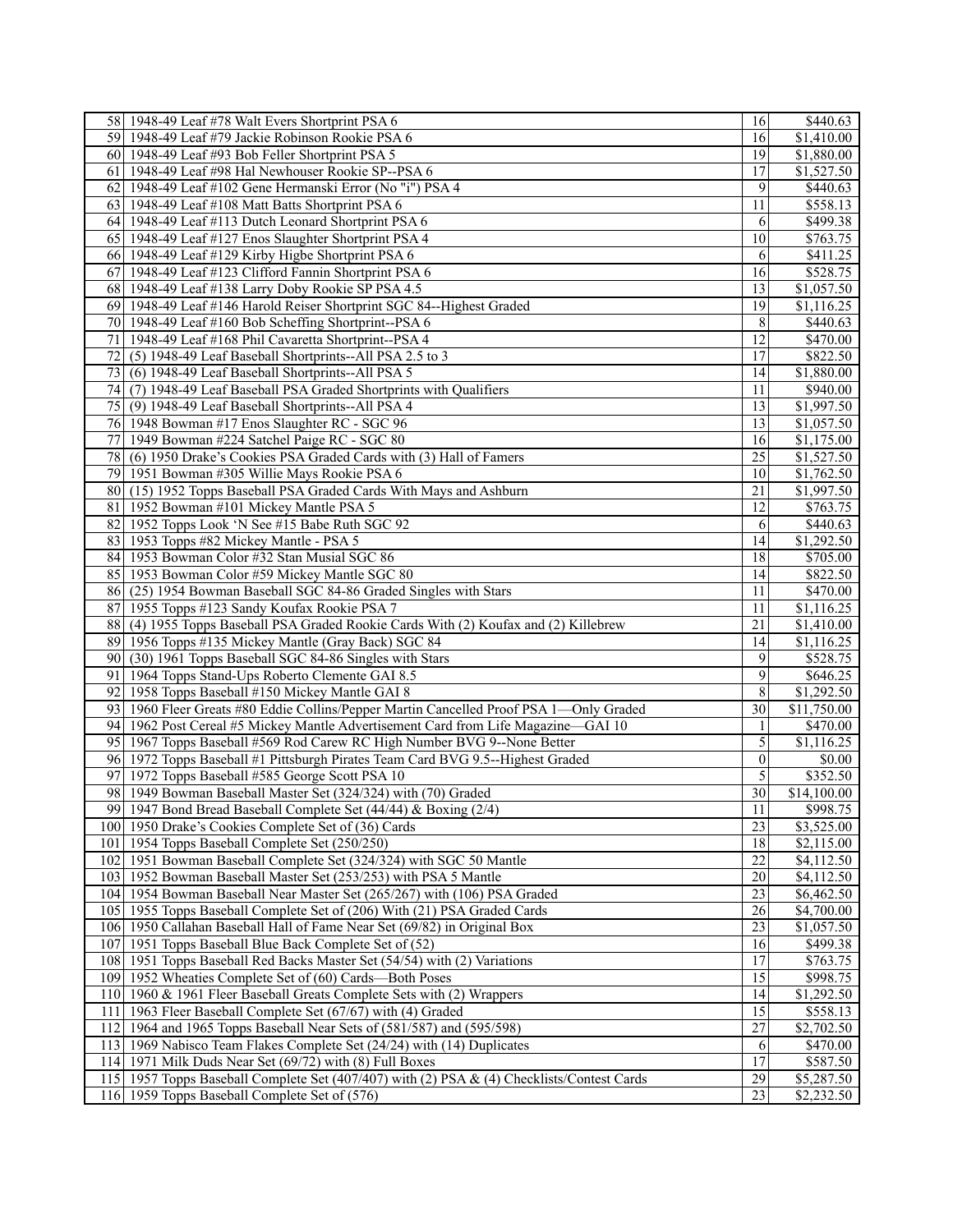| 117 1960 Topps Baseball Complete Set (572/572)                                        | 18              | \$2,820.00            |
|---------------------------------------------------------------------------------------|-----------------|-----------------------|
| 118 1968 Topps Baseball Complete Set (598/598) with PSA 7 Mantle                      | 19              | \$1,997.50            |
| 119 1960 Bazooka Baseball Complete Set in Panels                                      | 19              | \$1,997.50            |
| 120 1961 Bazooka Baseball White Progressive Proof Panel Set                           | 6               | \$822.50              |
| 121 1967 Bazooka Baseball Complete Set in Panels                                      | 19              | \$3,525.00            |
| 122 1971 Bazooka Baseball Unnumbered Panel Complete Set                               | 8               | \$499.38              |
| 123 1962-1964 Baseball Oddball Set & Singles Collection with Salada & Topps Giants    | 23              | \$881.25              |
|                                                                                       | 23              |                       |
| 124 (16) 1966-1976 Baseball Team/Regional/Collector Issue Sets                        |                 | \$1,057.50            |
| 125 (6) 1968-1971 Baseball Oddball Complete/Near Sets                                 | $\overline{18}$ | \$1,057.50            |
| 126 (19) 1969-1976 Baseball Oddball/Insert/Regional Sets                              | 24              | \$822.50              |
| 127 1969 Topps Baseball Four-On-One Mini Stickers Set (25/25) with (4) PSA            | 22              | \$3,818.75            |
| 1970-1983 Kellogg's Baseball Set/Near Set Run of (14)<br>128                          | 14              | \$763.75              |
| 129 1975-1979 Hostess Baseball Card Set Run                                           | 18              | \$1,057.50            |
| 130 1912 L1 Leathers #113 Rube Benton                                                 | 10              | $\overline{1,645.00}$ |
| 131 1952 Topps Baseball Low Number Partial Set (225/310)                              | 16              | \$1,527.50            |
| 132 (420) 1954 Topps Baseball Cards—Loaded with Aaron RC, (2) Banks RC & (5) Williams | $\overline{29}$ | \$3,818.75            |
| 133 (865+) 1951-1957 Topps & Bowman Baseball Cards with Mantle & Aaron                | 19              | \$1,762.50            |
| 134 1972 Topps Baseball Cloth Stickers Uncut Sheet                                    | 1               | \$881.25              |
| 135 (3) 1902-11 W600 Sporting Life Cabinets with Bradley, Kling & Mullin              | 8               | \$587.50              |
| 136 1904 Sporting Boiler Magazine Cincinnati Nationals Team Premium                   | $\overline{2}$  | \$246.75              |
|                                                                                       |                 |                       |
| 137 (6) 1937-1962 Mickey Mantle & Joe DiMaggio Oddball Items                          | 6               | \$323.13              |
| 138 (27) 1947-1961 Phil Rizzuto Singles with Dan-Dee                                  | 8               | \$470.00              |
| 139 (2) 1949 Leaf Baseball Babe Ruth Premiums                                         | 21              | \$2,115.00            |
| 140 (3) 1949 Leaf Baseball Premiums with Walter Johnson & Advertisement               | 16              | $\overline{1,116.25}$ |
| 141 1952-1957 Topps Baseball Shoebox Collection of (170) With Koufax and Berra        | 17              | \$1,762.50            |
| 142 (106) 1954 Bowman Baseball Singles with (9) PSA & Mantle                          | $\overline{19}$ | \$998.75              |
| 143 1954 Wilson Franks Ted Williams PSA 5.5                                           | 17              | \$4,406.25            |
| 144 1954 Wilson Franks Nellie Fox PSA 8--None Better                                  | 22              | \$4,112.50            |
| 145 1954 Wilson Franks Bob Feller PSA 8                                               | 19              | \$3,818.75            |
| 146 1954 Wilson Franks Carl Erskine Shortprint PSA 8-None Better                      | 23              | \$4,112.50            |
| 147 1954 Wilson Franks Roy Campanella PSA 7                                           | $\overline{27}$ | \$3,818.75            |
| 148 1954 Wilson Franks Harvey Kuenn PSA 7 - Only One Better                           | $\overline{25}$ | \$2,585.00            |
| 149 1954 Wilson Franks Gil Hodges PSA 8 (mc)                                          | 7               | \$822.50              |
| 150 1954 Wilson Franks Ray Jablonski PSA 7                                            | 13              | \$1,292.50            |
| 151 1954 Wilson Franks Hank Sauer PSA 7                                               | 14              | \$1,292.50            |
|                                                                                       |                 |                       |
| 152 1954 Wilson Franks Vern Stephens PSA 8 (mc)                                       | 6               | \$293.75              |
| 153 1954 Wilson Franks Stan Hack PSA 8 (mc)                                           | 10              | \$705.00              |
| 154 1954 Wilson Franks Ferris Fain PSA 7                                              | 21              | \$2,585.00            |
| 155 1954 Wilson Franks Sammy White PSA 7                                              | 5               | \$440.63              |
| 156 1954 Wilson Franks Andy Pafko PSA 6                                               | 20              | \$1,057.50            |
| 157 1954 Wilson Franks Del Ennis PSA 6                                                | 6               | \$705.00              |
| 158 1954 Wilson Franks Paul Richards PSA 5                                            | $\overline{15}$ | \$822.50              |
| 159 1954 Wilson Franks Roy McMillan & Red Schoendienst-Both PSA 5                     | 10              | \$499.38              |
| 160 1954 Wilson Franks Johnny Groth & Enos Slaughter-Both PSA 5 (mc)                  | $\sqrt{5}$      | \$282.00              |
| 161 (36) 1949 Hage's Dairy Pacific Coast League Cards with Easter                     | 10              | \$1,292.50            |
| 162 (15) 1950 Hage's Dairy Pacific Coast League Singles                               | 10              | \$763.75              |
| 163 1951 Hage's Dairy Pacific Coast League Partial Set (33/54)                        | 12              | \$1,645.00            |
| 164 1948 Signal Oil Oakland Oaks Complete Set (24/24)                                 | 4               | \$381.88              |
| 165 1952 Mother's Cookies Complete Set (64/64)                                        | 10              | \$1,116.25            |
| 166 1953 Mother's Cookies Complete Set (63/63)                                        | 17              | \$1,292.50            |
| 167 1954-1968 Seattle Popcorn Ultimate Starter Grouping of (200+)                     | 24              | \$4,406.25            |
| 168 1974 Broder PCL Popcorn Complete Set (325/325) with (67) Duplicates               | 8               | \$199.75              |
|                                                                                       |                 |                       |
| 169 1954 Esskay Meats Chuck Diering                                                   | $\tau$          | \$188.00              |
| 170 1954 Esskay Hot Dogs Orioles Jimmie Dykes                                         | $\overline{2}$  | \$188.00              |
| 171   1954 Esskay Hot Dogs Orioles Dick Kokos                                         | 11              | \$381.88              |
| 172 1954 Esskay Hot Dogs Orioles Dick Kryhoski                                        | $\mathbf{1}$    | \$176.25              |
| 173 1954 Esskay Hot Dogs Orioles Bobo Newsom "No Lights" Variation                    | 3               | \$352.50              |
| 174 1955 Esskay Hot Dogs Orioles Bobo Newsom                                          | 9               | \$763.75              |
| 175 1955 Esskay Meats Walter Evers                                                    | 11              | \$411.25              |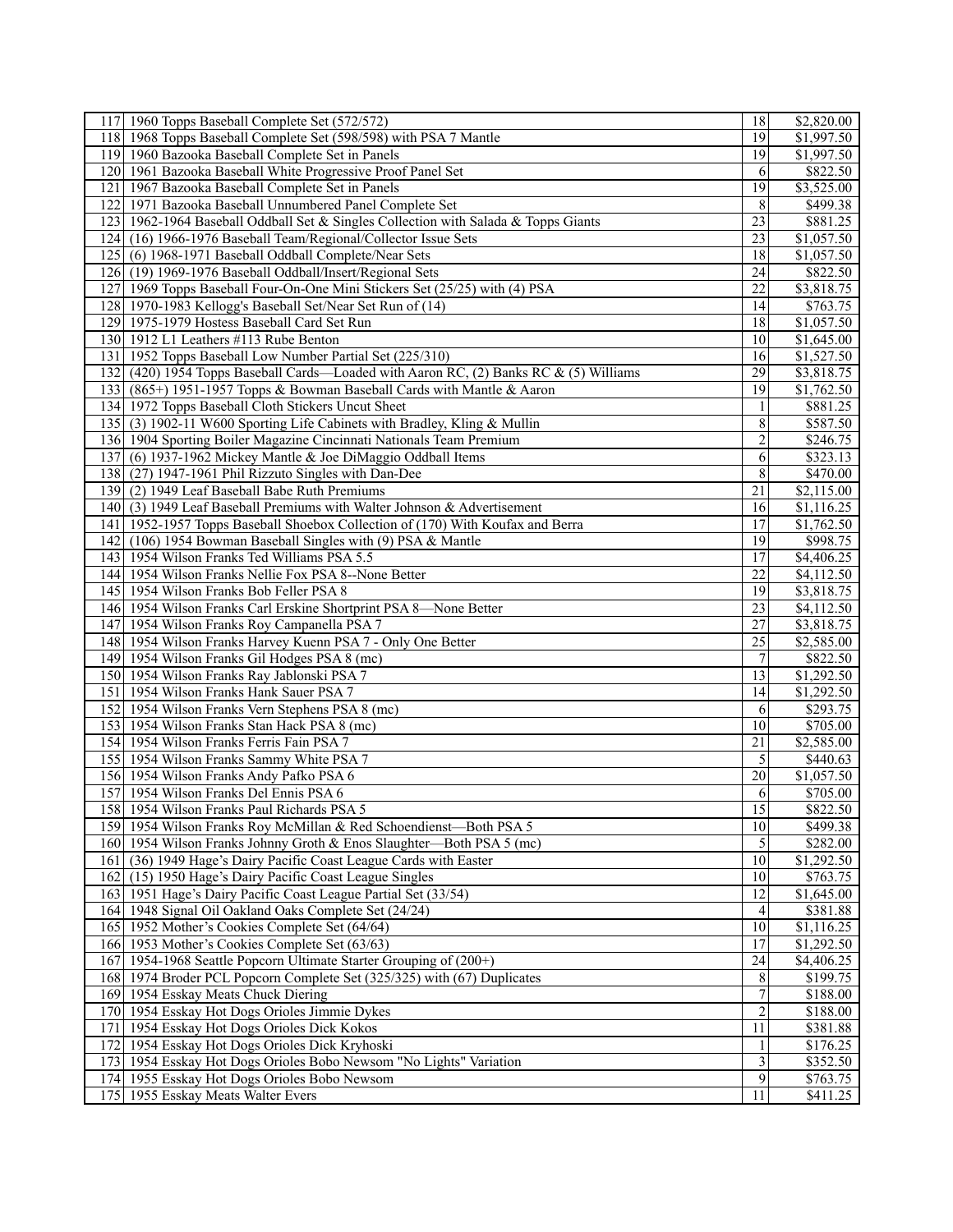| 176 1955 Esskay Hot Dogs Orioles Charlie Maxwell                                                  | 30             | \$2,937.50            |
|---------------------------------------------------------------------------------------------------|----------------|-----------------------|
| 1955 Esskay Meats Raymond Moore<br>1771                                                           | 13             | \$352.50              |
| 178 1955 Esskay Hot Dogs Orioles Les Moss                                                         | 12             | \$470.00              |
| 179 1955 Esskay Hot Dogs Orioles Hal Smith                                                        | 11             | \$763.75              |
| 180 (4) 1954 Esskay Hot Dogs Orioles - All With Orange Borders                                    | 6              | \$282.00              |
| 181 1955 Esskay Hot Dogs Orioles Partial Set of (16/26)                                           | 40             | \$64,625.00           |
| 182 1953 Glendale Meats Tigers Near Set (27/28)                                                   | 8              | \$1,880.00            |
| 183 1954 Wilson Franks Complete Set of (20) Cards                                                 | 19             | \$3,231.25            |
| 184 1955 Rodeo Meats Athletics Near Set (38/47) with Both Shantz                                  | 14             | \$3,818.75            |
| 185 1958 San Francisco Call-Bulletin Near Set of (17/25) PSA Graded Cards--#4 on Registry         | $\theta$       | \$0.00                |
|                                                                                                   | 3              | \$528.75              |
| 186 1960 Lake to Lake Dairy Braves Complete Set of (28/28)                                        | 12             |                       |
| 187 1950-52 Royal Desserts Complete Set of (24) Cards                                             |                | \$499.38              |
| 188 1953 Johnston Cookies Braves Complete Set of (25) Cards                                       | 7              | \$282.00              |
| 189 1954 Johnston Cookies Braves Complete Set of (35/35) with Aaron RC                            | 6              | \$440.63              |
| 190 1955 Johnston Cookies Braves Complete PSA Graded Set of (35) Cards-+#3 on Registry            | 15             | \$1,175.00            |
| 191   1956 Rodeo Meats Kansas City Athletics Near Set of (11/12)                                  | 7              | \$940.00              |
| 192 1958 Armour Hot Dogs San Francisco Giants Tabs Complete Set of (11)                           | 12             | \$763.75              |
| 193 1958 Bond Bread Buffalo Bisons Team Set (9/9)                                                 | 5              | \$246.75              |
| 194   1961 Peter's Meats Twins Complete Set of (26) Cards                                         | $\mathfrak{S}$ | \$763.75              |
| 195 1957 Spic and Span Milwaukee Braves Near Set of (17/20) With Aaron                            | $\overline{4}$ | \$323.13              |
| 196 1960 Spic and Span Milwaukee Braves Complete Set of (26)                                      | 4              | \$440.63              |
| 197<br>1959 Darigold Farms Spokane Indians Complete Set (22/22)                                   | 10             | \$646.25              |
| 198 1960 Darigold Farms Spokane Indians Complete Set (24/24)                                      | 12             | \$822.50              |
| 199 1960 Bell Brand Los Angeles Dodgers Complete Set (20/20)                                      | $\overline{4}$ | \$440.63              |
| 200 1961 Bell Brand Los Angeles Dodgers Complete Set of (20) Cards                                | 15             | \$1,057.50            |
| 201   1962 Bell Brand Los Angeles Dodgers Complete Set of (20/20)                                 | 6              | \$499.38              |
| 202 (9) 1940-1974 Detroit Tigers Regional Team Sets & Singles                                     | 11             | $\overline{$822.50}$  |
| 203 (9) 1959 Bazooka Baseball Cards with Mantle, Mays & Aaron                                     | 21             | \$1,527.50            |
| 204 (54) 1961 Topps Baseball High Numbers with Mantle AS                                          | $\overline{7}$ | \$258.50              |
| 205   1961 Post Cereal Baseball Starter Set of (122) Different with Stars & Shortprints           | $\overline{7}$ |                       |
|                                                                                                   | 18             | \$411.25              |
| 206 1962 Post Cereal Complete Box With Maris, Mays and Killebrew                                  |                | \$646.25              |
| 207 1960s Topps Baseball Shoebox Collection of (374) With Rose RC and (2) Carew RCs               | 20             | \$822.50              |
| 208 (508) 1963 Topps Baseball Cards With Stars                                                    | 21             | \$1,410.00            |
| 209 (3150+) 1972 Topps Baseball Cards with (300+) Semi-High Numbers--Sharp                        | 36             | \$2,350.00            |
| 210 (399) 1949-1980s Baseball Shoebox Collection with (10) PSA Graded                             | 18             | \$1,527.50            |
| 211 1933 Uncle Jacks Baseball Unopened Pack with Mickey Cochrane Showing--GAI 5.5                 | 7              | \$705.00              |
| 212 1959 Fleer Ted Williams Unopened Pack—PSA 6                                                   | 5              | \$282.00              |
| 213 (5) 1971-1973 Topps/OPC Baseball PSA Graded Wax Packs                                         | 5              | \$411.25              |
| 214 (3) 1965-1970 Topps Baseball Empty Case Boxes                                                 | 20             | \$499.38              |
| 215 1972 Topps Baseball 6th Series Unopened Wax Pack - GAI 9                                      | 6              | \$235.00              |
| 216 Incredible 1973 Topps Baseball Cello Pack with Schmidt RC on Top-GAI Perfect 10               | 1              | \$4,700.00            |
| 217 2010 Historic Autographs "In Memory Of" Update Christy Mathewson Cut Autograph #1/1—PSA/DNA 7 | 12             | \$6,462.50            |
| 218 (85) Modern Multi-Sport Autos/Game-Used/Inserts with 1968 Topps Mantle & Foxx/Ruth Bat        | 15             | \$940.00              |
| 219 (28) Modern Superstar & Hall of Famer Certified Auto/Jersey/Rookie Cards with Ruth            | 16             | \$998.75              |
| 220 (1275+) Modern Multi-Sport Auto/Game-Used/Insert Collection with J. Brown—Loaded              | 22             | \$3,231.25            |
| 221   2001 Bowman's Best #174 Albert Pujols RC BGS 10 Pristine                                    | 5              | \$528.75              |
| 222 (18) Mostly Basketball Modern Inserts/Autographs/Game-Used with Kobe                          | 11             | \$646.25              |
| 223 (1080+) Modern Baseball Auto/Game-Used/Refractor Collection with Jeter & A-Rod                | 18             | \$1,292.50            |
| 224 LOT WITHDRAWN                                                                                 | $\overline{0}$ | \$0.00                |
| 225   1970 Baltimore Orioles World Series Championship Ring                                       | 20             | \$7,050.00            |
| 226 1894 Baltimore Orioles Celluloid Photo Pin                                                    | $\overline{3}$ | \$705.00              |
| 227 Large 1934 Babe Ruth Quaker Prize Store Advertising Display--Framed                           | 8              | $\overline{1,527.50}$ |
| 1962 Post Cereal Mantle/Maris Retail Display - Rare Canadian Version<br>228                       | 17             | \$2,937.50            |
|                                                                                                   | 10             |                       |
| 229 1960s Mantle & Mays Transogram Games                                                          |                | \$822.50              |
| 230 (6) Vintage Brooklyn Dodgers Pennants and (6) Replica Pennants                                | $\sqrt{5}$     | \$470.00              |
| 231 (12) Vintage Pennants With 1940s Boston Braves and 1960s K.C. Athletics                       | 9              | \$352.50              |
| 232 Extremely Rare 1950s Willie Mays "Say Hey" Pennant                                            | 11             | \$558.13              |
| 233 (2) 1954 New York Giants Rare Scroll-Style Pennants                                           |                | \$176.25              |
| 234 (13) New York/San Francisco Giants Pennants With Rare Versions                                | 10             | \$381.88              |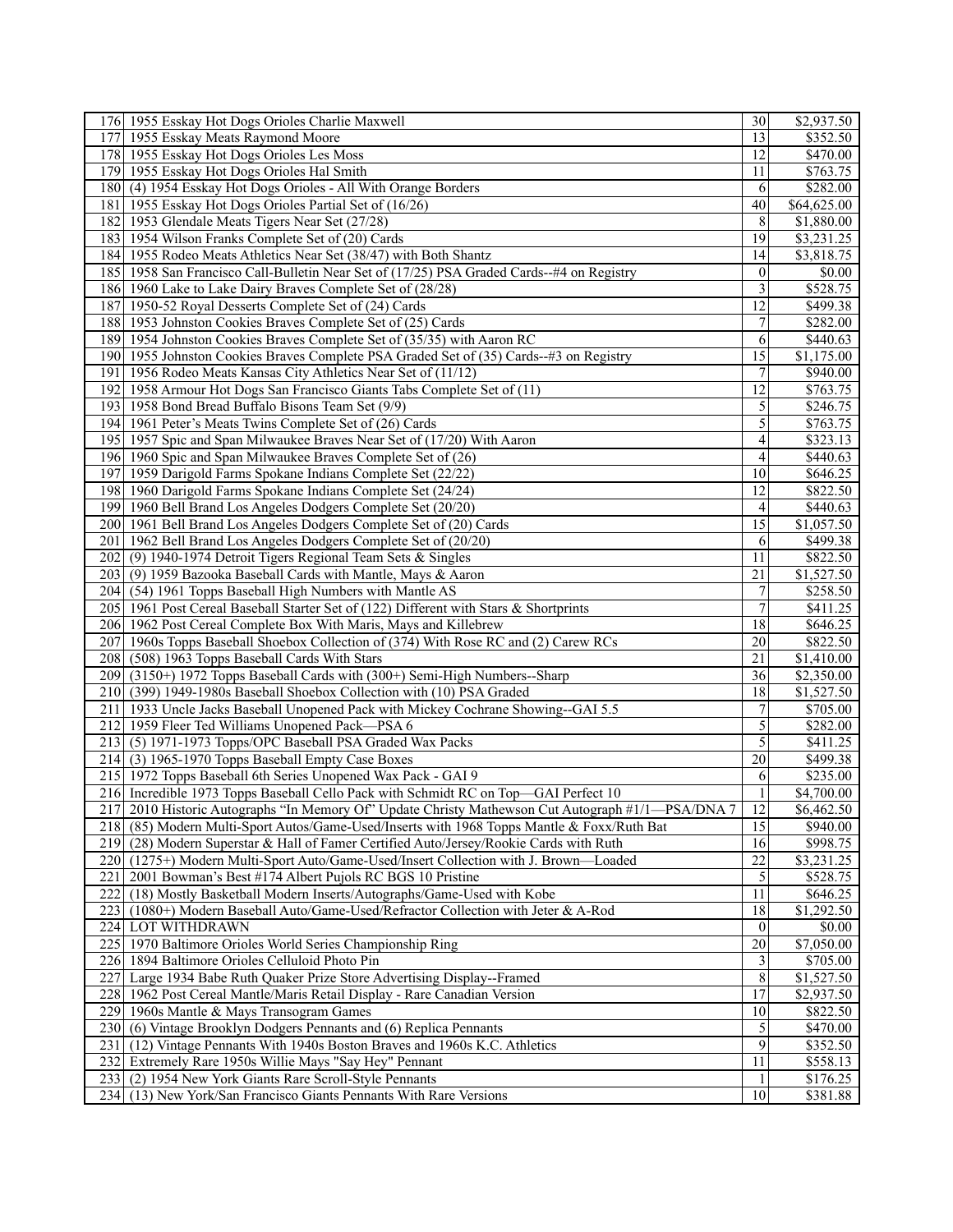| 235 (9) 1950s-1960s Vintage Baseball Pennants & (2) Multi-Sport Items                                | 11              | \$528.75                |
|------------------------------------------------------------------------------------------------------|-----------------|-------------------------|
| 236 1940s-1980s Philadelphia Athletics/Phillies Ephemera Lot                                         | 13              | \$763.75                |
| 237 1950s-1970s Giants Treasure Chest With Programs and Souvenirs                                    | 6               | \$440.63                |
| 238 Large Circa 1948 Chesterfield Tobacco Advertising Sign with William Bendix                       |                 | \$176.25                |
| 239 1940s Whit Wyatt/Chesterfield Cigarettes Framed Ad Display                                       | $\overline{c}$  | \$323.13                |
| 240 Babe Ruth's Last World Series Game - 1932 Game 4 Ticket Stub—PSA Auth                            | 8               | \$352.50                |
| 241   1934 and 1941 Mel Ott Home Run Program/Ticket Lot of (4)                                       | 4               | \$152.75                |
| 1937 World Series Game 5 Ticket Stub-PSA 4-DiMaggio's First W.S. Home Run<br>2421                    | $\overline{3}$  | \$199.75                |
| 243<br>1939 World Series Crosley Field Program                                                       | 11              | \$352.50                |
| 244 1942 and 1944 All-Star Game Tickets                                                              | 15              | \$282.00                |
| 245   1946 Jackie Robinson Montreal Royals International League Playoff Program                      | $\tau$          | \$381.88                |
| 246 1949 World Series Game 5 Ticket Stub—PSA Auth-DiMaggio hits 6th W.S. Home Run                    | $\theta$        | \$0.00                  |
| 1950 World Series Game 4 Ticket Stub-PSA 3 - Ford's First W.S. Win<br>2471                           | 1               | \$176.25                |
|                                                                                                      | 6               | \$176.25                |
| 248 1943-1969 Yankees Publication/Ticket Lot of (3) With Ruth Memorial and Munson Debut Programs     | 10              |                         |
| 249 1956 World Series Game 7 Ticket Stub—PSA Auth - Jackie Robinson's Last Game                      |                 | \$293.75                |
| 250 1903-1970 Baseball Program/Ticket Lot of (7) With 1903 Polo Grounds Scorecard                    | 7               | \$246.75                |
| 251 1962 All-Star Game Lot of (3) With D.C. Stadium-Issued Program and (2) Ticket Stubs              | 3               | \$141.00                |
| 252 1963-1967 Mickey Mantle Tape-Measure Home Run Program/Ticket Stub Lot of (6)                     | 9               | \$258.50                |
| 253 1974 Hank Aaron Home Run #715 Ticket Stub--PSA 3                                                 | 3               | \$199.75                |
| 254 1925 World Series Game 7 Forbes Field Scored Program                                             | 5               | \$1,410.00              |
| 255   1941 Lou Gehrig Memorial Full Ticket PSA 5--Only One Better                                    | 22              | $\overline{$}19,975.00$ |
| 256 1910s Tris Speaker Hillerich & Bradsby Mini Decal Bat                                            | 12              | \$822.50                |
| 257<br>Eddie Collins 1910s Hillerich & Bradsby Mini Decal Bat                                        | 7               | \$763.75                |
| 258 1933 Babe Ruth Store Model Bat                                                                   | $\overline{35}$ | \$4,700.00              |
| 259<br>Babe Ruth Single-Signed Baseball With Full PSA/DNA                                            | 18              | \$5,875.00              |
| 260 Stunning Rogers Hornsby Single-Signed Ball With "1962" Inscription and Full JSA                  | 26              | \$11,162.50             |
| 261 Roberto Clemente Single-Signed Eastern Airlines Baseball With Full PSA/DNA                       | $\overline{3}$  | \$5,287.50              |
| 1926 World Series Yankees & Cardinals Multi-Signed Baseball with Ruth--Full JSA<br>2621              | $\overline{0}$  | \$0.00                  |
| 263<br>Multi-Signed Baseball With Ruth and Gehrig - PSA/DNA 5.5                                      | 4               | \$7,050.00              |
| 264 Ruth, Gehrig, Mantle, Mays, Aaron Signed Baseball With Full JSA and PSA/DNA                      | 10              | \$7,637.50              |
| 265 1934 New York Yankees Team-Signed Baseball With Ruth, Gehrig and Full JSA                        | 10              | \$5,875.00              |
| 266 1935 New York Yankees Team-Signed Baseball With Full JSA                                         | $\overline{3}$  | \$3,525.00              |
| 1934 Philadelphia Athletics Team-Signed Baseball with (24) Signatures-Full JSA<br>2671               | 6               | \$646.25                |
| 268 1938 Pittsburgh Pirates Team-Signed Baseball with Wagner—PSA/DNA 6.5                             | 13              | \$881.25                |
| 269 1940 New York Yankees Team-Signed Mini Ball with (17) Signatures—Full JSA                        | $\tau$          | \$381.88                |
| 270 1950s Detroit Tigers Reunion Multi-Signed Ball With Crawford, Goslin and Greenberg               | 11              | \$587.50                |
| 271   1970 New York Mets Team-Signed Baseball With Hodges, Ryan and Full JSA                         | $\overline{3}$  | \$381.88                |
| 1975 New York Yankees Multi-Signed Baseball With Munson, Hunter and Full JSA<br>2721                 | 17              | \$940.00                |
| 273 Mickey Mantle Single-Signed OAL Baseball with Full JSA                                           | 9               | \$440.63                |
| 274 Pete Rose, Jim Bunning and Marge Schott Signed Baseball With Full JSA                            | 2               | \$117.50                |
| 275 Multi-Signed Yankees-Red Sox Old-Timers Ball With Gomez and Full JSA                             | 10              | \$235.00                |
| 276 Roger Maris Single-Signed Baseball With Full PSA/DNA                                             | 24              | \$3,818.75              |
| 277 Mickey Mantle/Roger Maris Dual-Signed Baseball With Full JSA                                     | 22              | \$3,818.75              |
|                                                                                                      |                 |                         |
| 278 Mickey Mantle Single-Signed 1983 All-Star Game Baseball - Full JSA                               | 8               | \$470.00                |
| 279<br>Mickey Mantle Single-Signed Photo Ball With Full JSA                                          | 9               | \$528.75                |
| 280 Joe DiMaggio Signed Photo Ball - Full JSA                                                        | $\overline{4}$  | \$381.88                |
| 281 Roy Campanella Single-Signed Baseball With Full JSA                                              | $\mathbf{1}$    | \$470.00                |
| 282 (117) Signed Baseballs: The Gloria Rothstein Collection With J. DiMaggio, Mantle and Mays        | 18              | \$2,820.00              |
| 283<br>1953 A.L. and N.L. All-Stars Team-Signed Baseballs With J. Robinson and Full JSA              | 11              | \$2,585.00              |
| 284 (12) Historic Autographs Ball of Fame Signed Baseballs with (10) PSA 10s                         | 6               | \$881.25                |
| 285 500 Home Run Club and Triple Crown Winners Multi-Signed Baseballs With Full JSA                  | 15              | \$1,116.25              |
| 286 Billy Martin Single-Signed & Mickey Mantle/Duke Snider Dual-Signed Balls--Full JSA               | 11              | \$587.50                |
| J. DiMaggio, Mantle and T. Williams Single-Signed Baseballs - Full JSA<br>287                        | 11              | \$587.50                |
| 288 (3) Multi-/Single-Signed Themed Baseball Items with Cy Young Award & 300 Game Winners            | 3               | \$352.50                |
| 289<br>(3) 1950s Boston Red Sox Team-Signed Baseballs - Full JSA                                     | $\mathbf{1}$    | \$293.75                |
| 290 (32) Autographed Baseballs With Musial, A-Rod and Many Hall of Famers                            | 16              | \$1,645.00              |
| 291 1943 NBC Radio Babe Ruth Signed Contract (Given Name Variation)—PSA/DNA 10                       | 8               | \$7,050.00              |
| 292<br>Walter Johnson Signed Testimonial Dinner Program with Full JSA                                | 10              | \$1,175.00              |
| 293<br>(3) Roberto Clemente Handwritten and Signed Personal Letters With Individual Full JSA Letters | $27\,$          | \$5,287.50              |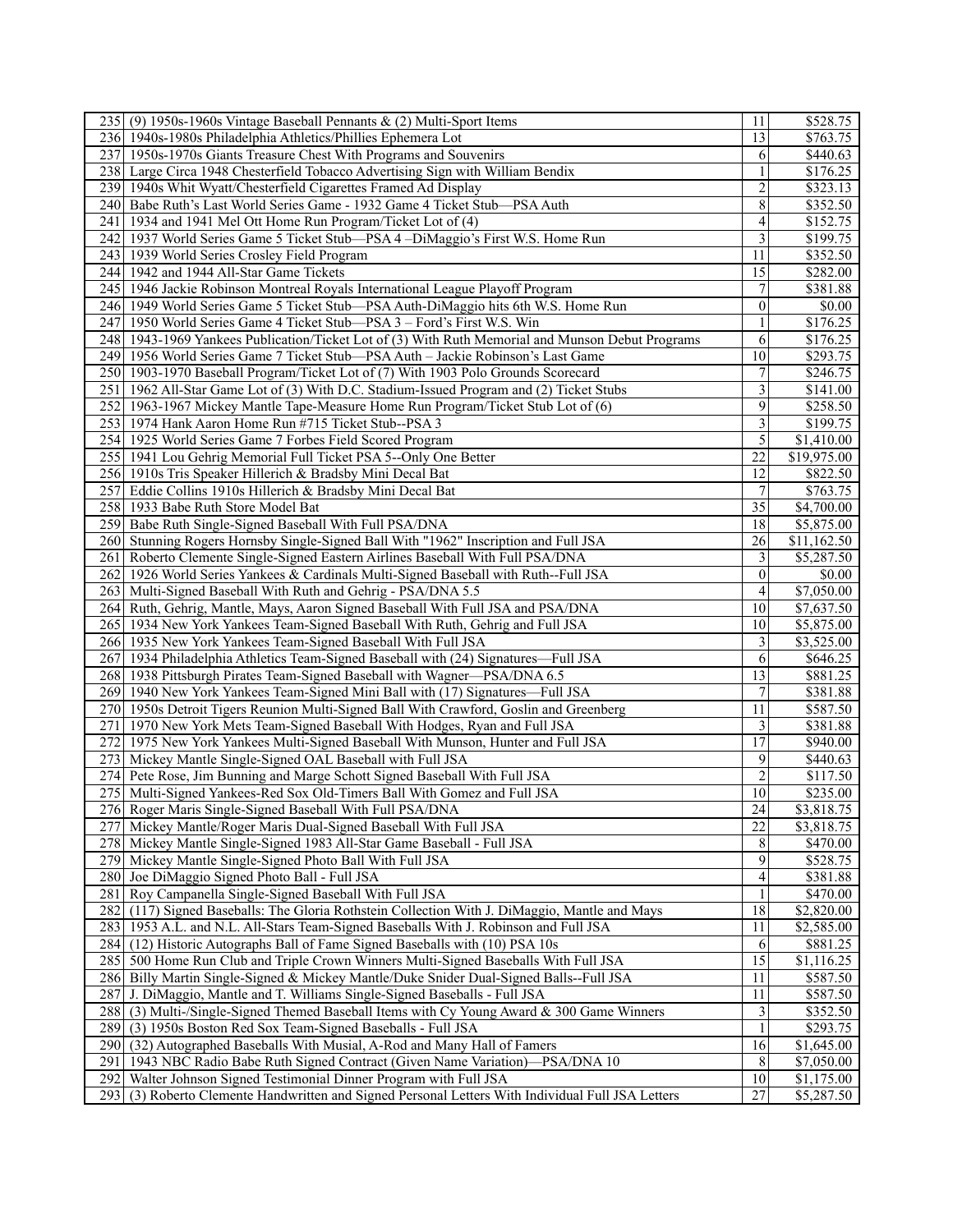| 294 1939 Napoleon Lajoie Signed Baseball Centennial FDC with Full JSA                                        | 9                       | \$822.50              |
|--------------------------------------------------------------------------------------------------------------|-------------------------|-----------------------|
| 295 (2) 1951-1952 Homemade American & National League Albums with (230+) Signatures                          | 16                      | \$940.00              |
| 296 1962 Kansas City Athletics Program Signed by J. Robinson & (9) Others—Full JSA                           | 2                       | \$499.38              |
| 2971<br>Mickey Mantle Signed Vintage Baseball Glove With Full PSA/DNA                                        | 14                      | \$1,410.00            |
| 298 Mickey Mantle Signed Salvino Statue in Original Box                                                      | 7                       | \$470.00              |
| (3) Mickey Mantle Signed Items With (2) Photos and (1) Baseball - Full JSA<br>299                            | 12                      | \$881.25              |
| 300 1991 Ted Williams Signed Upper Deck Contract—Full JSA                                                    | $\theta$                | \$0.00                |
| 301 <sup> </sup><br>1986 Baltimore Orioles Yearbook Signed by (32) With Ripken, Murray, Wiggins and Full JSA | 11                      | \$528.75              |
| 302<br>(8) Multi-/Single-Signed Baseball Items with 1961 Yankees Reunion                                     | 12                      | \$470.00              |
| 303 Baseball Autographed Balance of Collection With J. DiMaggio, Mays and Mathews                            | 18                      | \$940.00              |
| 304 (31) Cal Ripken Jr. Autographed Items with Many Inscriptions & Variants                                  | 19                      | \$1,880.00            |
| $\overline{305}$ (63) Philadelphia Phillies & Athletics Signed Items                                         | 11                      | \$411.25              |
| 306 1954 Sports Illustrated Inaugural Issue Signed by Eddie Mathews - Full JSA                               | 19                      | \$763.75              |
| 307 1968 Detroit Tigers Yearbook Signed by (12) With Kaline, Mathews and Full JSA                            | 4                       | \$152.75              |
|                                                                                                              | $\overline{\mathbf{3}}$ |                       |
| 308 1978 Detroit Tigers Multi-Signed Opening Day Lineup Card With Trammell and Full JSA                      |                         | \$141.00              |
| 309 Hank Aaron Signed, Framed Jersey With Inscriptions - Steiner                                             | 6                       | \$528.75              |
| 310 Cincinnati Reds Lot of (3) With Bench Signed Jersey and Bench and Rose Oil Paintings                     | $\mathbf{0}$            | \$0.00                |
| 311 Willie, Mickey and the Duke Signed Matted Cachet With Full JSA                                           | 8                       | \$293.75              |
| 312 (4) Framed Signed Displays With Greenberg, Mays, Paige, Stengel and Full JSA                             | 11                      | \$323.13              |
| 313 Ty Cobb Cut Signature With Full JSA                                                                      | 9                       | \$646.25              |
| 314 Ted Williams/Babe Ruth Framed Photo Signed by Williams                                                   | 13                      | \$411.25              |
| 315 3000 Hit Club Framed Lithograph Signed by (13) With Aaron, Mays and Musial                               | 16                      | \$499.38              |
| 316 Brooklyn Dodgers Multi-Signed Bat With Campanella, Drysdale and Koufax with Full JSA                     | 19                      | \$881.25              |
| 317 Signed 1957 Topps Baseball #328 Brooks Robinson RC--SGC/JSA Authentic                                    | 11                      | \$323.13              |
| 318 1962 Topps Baseball #234 Roger Maris Signed W.S. Card With Full JSA                                      | 18                      | \$587.50              |
| 319 1982 Donruss Baseball Near Set (645/660) with (204) Autographed including Both Ripkens                   | 16                      | \$705.00              |
| 320 (3) 1995 Topps R&N China Mickey Mantle Porcelain Cards with (2) Signed                                   | 13                      | \$528.75              |
| 321 Signed 1948-49 Leaf #1 Joe DiMaggio SGC/JSA Authentic                                                    | 14                      | \$763.75              |
| 322 Signed 1948-49 Leaf #76 Ted Williams--SGC/JSA Authentic                                                  | 9                       | \$587.50              |
| 323 Signed 1948-49 Leaf #138 Larry Doby Rookie SP--SGC/JSA Authentic                                         | 8                       | \$499.38              |
| 324 Signed 1948-49 Leaf #4 Stan Musial--SGC/JSA Authentic                                                    | 6                       | \$440.63              |
| 325 Signed 1948-49 Leaf #98 Hal Newhouser Rookie SP--SGC/JSA Authentic                                       | $\overline{16}$         | \$1,997.50            |
| 326 Signed 1948-49 Leaf #127 Enos Slaughter Shortprint--SGC/JSA Authentic                                    | 3                       | \$352.50              |
| Signed 1948-49 Leaf #93 Bob Feller Shortprint--SGC/JSA Authentic<br>327                                      | 10                      | \$558.13              |
| 328 Signed 1948-49 Leaf #75 Dom DiMaggio Shortprint--SGC/JSA Authentic                                       | 7                       | \$199.75              |
| 329 Signed 1948-49 Leaf #51 Al Dark Rookie SP--SGC/JSA Authentic                                             | 3                       | \$141.00              |
| 330 Signed 1948-49 Leaf #5 Virgil Trucks Shortprint--SGC/JSA Authentic                                       | $\overline{\mathbf{3}}$ | \$129.25              |
| 331 Signed 1948-49 Leaf #137 Harry Walker Shortprint-SGC/JSA Authentic                                       |                         | \$117.50              |
| 332 Signed 1948-49 Leaf #20 Hank Sauer Shortprint-SGC/JSA Authentic                                          | 6                       | \$176.25              |
| 333 Signed 1948-49 Leaf #168 Phil Cavaretta Shortprint-SGC/JSA Authentic                                     | 4                       | \$152.75              |
| 334 Signed 1948-49 Leaf #62 Eddie Joost Shortprint-SGC/JSA Authentic                                         | $\overline{\mathbf{3}}$ | \$129.25              |
| 335 Signed 1948-49 Leaf #45 Ken Keltner Shortprint--SGC/JSA Authentic                                        | $\overline{4}$          | \$152.75              |
| 336 Signed 1948-49 Leaf #108 Matt Batts Shortprint-SGC/JSA Authentic                                         | $\mathbf{1}$            | \$117.50              |
| 337 Signed 1948-49 Leaf #104 Ed Stewart Shortprint-SGC/JSA Authentic                                         | 4                       | \$152.75              |
| 338 Signed 1948-49 Leaf #85 Dave Philley Shortprint-SGC/JSA Authentic                                        | $\overline{\mathbf{3}}$ |                       |
|                                                                                                              |                         | \$141.00              |
| 339 Signed 1948-49 Leaf #48 Johnny Schmitz Shortprint-SGC/JSA Authentic                                      | 5                       | \$164.50              |
| 340 Signed 1948-49 Leaf #43 Eddie Stevens Shortprint--SGC/JSA Authentic                                      | $\mathbf{1}$            | \$117.50              |
| 341 Signed 1948-49 Leaf #133 Tommy Holmes Shortprint-SGC/JSA Authentic                                       | $\mathbf{1}$            | \$117.50              |
| 342 Signed 1948-49 Leaf #158 Harry Brecheen Shortprint-SGC/JSA Authentic                                     | 4                       | \$152.75              |
| 343   1948-1949 Leaf #81 George Kurowski Shortprint--SGC/JSA Authentic                                       | $\overline{\mathbf{3}}$ | \$141.00              |
| 344 Signed 1948-49 Leaf #38 Ted Kluszewski Rookie--SGC/JSA Authentic                                         | 9                       | \$270.25              |
| 345 Babe Ruth Signed 1942 Christmas Party Invitation With Full JSA                                           | $\overline{9}$          | \$2,702.50            |
| 346 Lou Gehrig Framed Cut Signature With Full JSA and "Luckiest Man" Audio Speech                            | 12                      | \$2,115.00            |
| 347 Ty Cobb Framed Cut Signature Display With Full JSA                                                       | 12                      | \$881.25              |
| 348 Eddie Cicotte & Chick Gandil Signed Index Cards                                                          | 12                      | \$822.50              |
| 349 Jackie Robinson Signed Cut with Full JSA                                                                 | 14                      | \$646.25              |
| 350 Mel Ott Signed Newspaper Photo With Full JSA                                                             | 6                       | \$381.88              |
| 351 Roger Maris Signed Photo and Index Card - Full JSA                                                       |                         | $\overline{1,}116.25$ |
| 352 Mickey Mantle and Ted Williams Signed Framed Photos With Full JSA                                        | $\overline{17}$<br>5    | \$293.75              |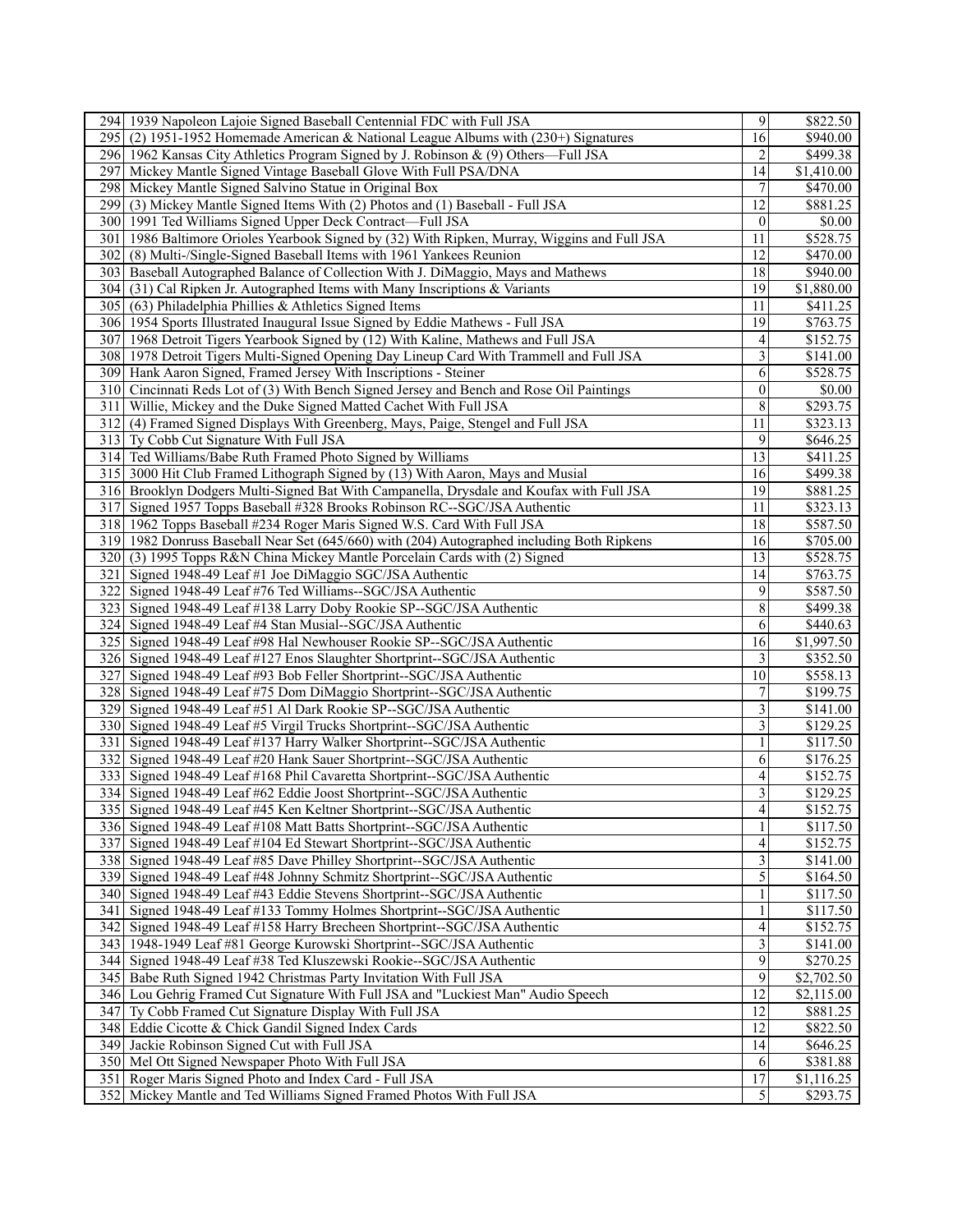| 353 New York Yankees Multi-Signed Framed Display With Mantle and 1952 World Series Stub - Full JSA                                                     | 15                             | \$881.25                            |
|--------------------------------------------------------------------------------------------------------------------------------------------------------|--------------------------------|-------------------------------------|
| 354 Ted Williams Signed "Triple Crown" Giclee on Canvas                                                                                                | 6                              | \$528.75                            |
| 355 Joe DiMaggio Pro Model Bat Signed by DiMaggio, Mantle and T. Williams                                                                              | $\mathbf{1}$                   | \$4,700.00                          |
| 356 Mickey Mantle Signed Louisville Slugger With Full JSA                                                                                              | 15                             | \$1,645.00                          |
| 357 Ted Williams Signed Limited Edition Commemorative Bat With Full JSA                                                                                | 11                             | \$705.00                            |
| 358 Hank Aaron and Willie Mays Single-Signed Baseball Bats - Full JSA                                                                                  | 14                             | \$381.88                            |
| 359 Hank Aaron/Sadaharu Oh Dual-Signed Baseball Bat With Full JSA                                                                                      | $\overline{3}$                 | \$528.75                            |
| 360 1958 Kansas City Athletics & 1961 Detroit Tigers Team-Signed Half Bats with Full JSA                                                               | 12                             | \$411.25                            |
| 361 Al Kaline 1957 Detroit Tigers Game-Worn Home Jersey                                                                                                | 43                             | \$35,250.00                         |
| 362 Juan Marichal 1966 San Francisco Giants Signed Game-Worn Home Jersey                                                                               | 23                             | \$11,750.00                         |
| 363 Ryne Sandberg 1981 Signed Game-Worn Philadelphia Phillies Road Jersey                                                                              | $\overline{25}$                | \$7,637.50                          |
| 364 Ryne Sandberg 1989 Chicago Cubs Signed, Game-Worn Home Uniform - With MEARS                                                                        | 13                             | \$1,645.00                          |
| 365   Willie Mays 1978 Signed Game-Worn New York Mets Coach's Road Jersey                                                                              | 14                             | \$1,880.00                          |
| 366 Willie Mays 1986 San Francisco Giants Signed Game-Worn Coach's Home Jersey                                                                         | 9                              | \$1,527.50                          |
| 367 1940s-1950s Brooklyn Dodgers Game-Worn Jacket                                                                                                      | 6                              | \$528.75                            |
| 368 Dick Williams Signed Game-Worn Montreal Expos Jacket and Book                                                                                      | $\overline{4}$                 | \$411.25                            |
| 369 Mickey Mantle Worn Jersey from 1989 Fantasy Camp                                                                                                   | 14                             | \$1,175.00                          |
|                                                                                                                                                        | $\overline{3}$                 | \$199.75                            |
| 370 1960s Washington Senators Game-Worn Warm-Up Jacket<br>371 Willie Stargell 1970s-1980s Signed, Game-Worn Pittsburgh Pirates Warm-Up Jacket          | 8                              |                                     |
|                                                                                                                                                        | $\Omega$                       | \$411.25                            |
| 372 Steve Garvey Twice-Signed Game-Worn San Diego Padres Jacket                                                                                        |                                | \$0.00                              |
| 373 David Ortiz 2000-2002 Signed Game-Worn Minnesota Twins Jacket                                                                                      | $\mathbf{0}$<br>$\overline{3}$ | \$0.00                              |
| 374 Darren Daulton 1997 Signed, Game-Worn Fielder's Glove                                                                                              | 19                             | \$411.25                            |
| 375 Gregg Zaun 2004-2008 Signed, Game-Worn Toronto Blue Jays Catcher's Mask                                                                            |                                | \$1,175.00                          |
| 376 Frank Robinson 1965-1968 Game-Used Bat - PSA/DNA GU-7                                                                                              | 21                             | \$2,115.00                          |
| 377 Miguel Cabrera 2006 Signed Game-Used Items With Bat, Shoes and Batting Gloves                                                                      | 8                              | \$499.38                            |
| 378 Alex Gordon Signed, Game-Used Items With Bat, Cleats and Batting Gloves                                                                            | 6                              | \$381.88                            |
| 379 Hanley Ramirez 2009 Signed Game-Used Lot With Bat, Cap, Cleats and Batting Gloves                                                                  | $\overline{10}$                | \$558.13                            |
| 380 Pablo Sandoval 2010 Signed Game-Used Lot With Bat, Cleats and Shin Guard                                                                           | 14                             | \$763.75                            |
| 381 Carlos Santana 2010 Signed Game-Used Equipment Lot                                                                                                 | $\overline{7}$                 | \$998.75                            |
| 382 Howie Dallmar 1946-1949 Philadelphia Warriors BAA Game-Worn Home Jersey                                                                            | 20<br>23                       | \$3,818.75                          |
| 383 George Senesky 1940s-1950s Philadelphia Warriors Game-Worn Road Jersey<br>384 Wayne Gretzky 1996-1999 Signed, Game-Used Hockey Stick With Full JSA | 14                             | \$4,700.00<br>\$1,116.25            |
| 385 LOT WITHDRAWN                                                                                                                                      | $\overline{0}$                 | \$0.00                              |
| 386 (11) 1910s-1930s Professional Model/Game-Used Bats With Many "Side-Written" Models                                                                 | 7                              | \$323.13                            |
| 387 1960s New York Yankees Game-Issued/Salesman's Sample Apparel Items                                                                                 | $\sqrt{5}$                     | \$282.00                            |
| 388 Tino Martinez 1998 Game-Worn New York Yankees Road Pants - Steiner                                                                                 | $\mathbf{1}$                   | \$176.25                            |
| 389 Tom Gugliotta 1992-93 Signed, Game-Worn Washington Bullets Road Jersey                                                                             | 9                              | \$293.75                            |
| 390 1957-58 Topps Basketball Complete Set (80/80) with (7) PSA Graded                                                                                  | 18                             | $\sqrt{$2,820.00}$                  |
| 391   1952 Royal Desserts #6 George Mikan - PSA 3 - Only One Graded                                                                                    | 8                              |                                     |
| 392 1986 Fleer #57 Michael Jordan Rookie Card - GAI 9.5                                                                                                | 10                             | \$1,410.00<br>$\overline{1,527.50}$ |
| 393 1969-70 Topps Basketball Near Set (98/99)                                                                                                          | 13                             | \$558.13                            |
| 394 1986-87 Fleer Basketball Complete Set (132/132) with Stickers & (138) Extras                                                                       | 19                             | \$1,527.50                          |
| <b>395 LOT WITHDRAWN</b>                                                                                                                               | $\overline{0}$                 | \$0.00                              |
| 396 (1600+) Collegiate Basketball Sets with Georgetown Hoyas Hoard                                                                                     | 15                             | \$499.38                            |
| 397 1988-89 Fleer Basketball Unopened Wax Box                                                                                                          | 18                             | \$381.88                            |
| 398 Multi-Signed "Wounded Warrriors" Basketball With Obama, Kobe, Lebron and Full JSA                                                                  | 13                             | \$1,292.50                          |
| 399 (3) Single-Signed Basketball Jerseys With Wade, Rose and Paul                                                                                      | $\sqrt{5}$                     | \$528.75                            |
| 400 Russell, Bird and S. Jones Single-Signed Celtics Jerseys                                                                                           | $\overline{\mathbf{3}}$        | \$470.00                            |
| 401 1991 NBA Western Conference All-Stars Team-Signed Basketball With Magic and Full JSA                                                               | $\boldsymbol{2}$               | \$381.88                            |
| 402 1991 NBA Eastern Conference All-Stars Team-Signed Basketball With Jordan and Full JSA                                                              | $\overline{15}$                | \$881.25                            |
| (5) NBA Superstars Signed Framed Displays With Bird/Magic and Abdul-Jabbar<br>4031                                                                     | 8                              | \$352.50                            |
| 404 Russell, Auerbach and Havlicek Signed Framed Display                                                                                               | $\overline{12}$                | $\overline{$705.00}$                |
| 405   1988-89 Houston Rockets Team-Signed Basketball With Olajuwon and Full JSA                                                                        | 1                              | \$176.25                            |
| 406 1991-92 Cleveland Cavaliers Team-Signed Ball With Price, Wilkens and Full JSA                                                                      | $\overline{0}$                 | \$0.00                              |
| 407 Michael Jordan Signed Chicago Bulls Embroidered "Dynasty" Limited Edition Jersey                                                                   | 11                             | \$705.00                            |
| 408 1957 Topps Football Uncut Sheet of (77) Cards with #138 Unitas RC                                                                                  | 20                             | \$3,525.00                          |
| 409 1946 Sears Cleveland Browns Uncut Sheet of (8) Cards with Pre-Rookie Graham                                                                        | 9                              | \$1,997.50                          |
| 410 High-Grade 1950 Bowman Football Near Set (123/144) with (50) Graded                                                                                | 16                             | \$3,525.00                          |
| 411 1950 Topps Felt Backs SGC Graded Near Master Set of (110/125) with (10) Yellow Variations                                                          | 27                             | \$2,820.00                          |
|                                                                                                                                                        |                                |                                     |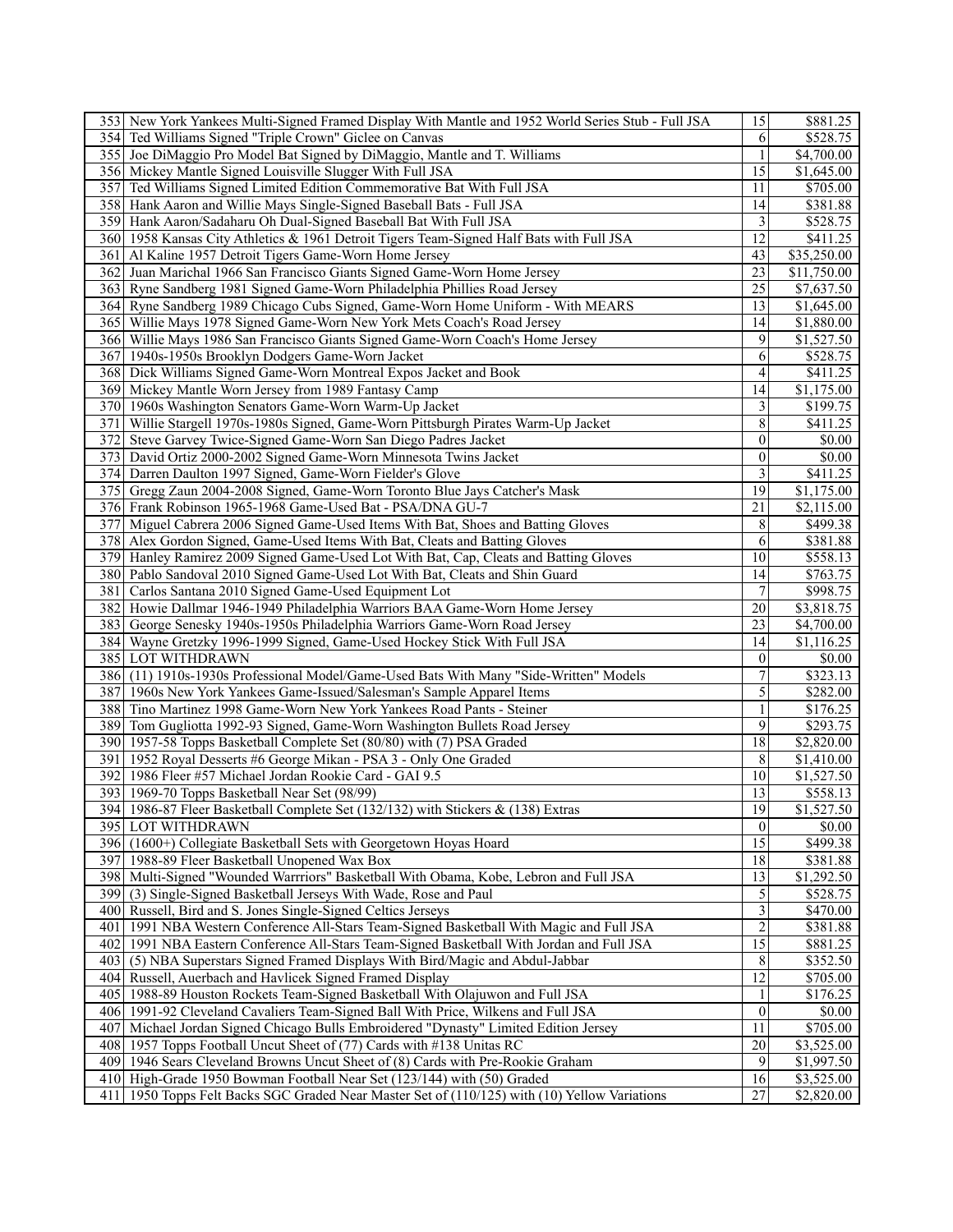| 412 1955 Topps All-American Football Complete Set of (100) Cards                                                            | 17                      | \$3,231.25             |
|-----------------------------------------------------------------------------------------------------------------------------|-------------------------|------------------------|
| 413 1959 Topps Football Complete Set of (176) With (52) PSA Graded                                                          | 19                      | \$1,645.00             |
| 414 1959 Topps Football Second Series Unsearched Vending Box                                                                | 22                      | $\overline{84,993.75}$ |
| 415 1965 Topps Football Complete Set (176/176) with PSA 5 Namath RC                                                         | 17                      | \$2,232.50             |
| 416 (12) 1952 Bowman Football Large with Bednarik & Stydahar—All PSA 5-7                                                    | 16                      | \$881.25               |
| 417 1954 & 1955 Bowman Football PSA Graded Wax Packs                                                                        | $\overline{0}$          | \$0.00                 |
| 418 (5) 1955 Topps All-American Football PSA 8 Graded Singles with Nomellini                                                | 10                      | \$440.63               |
| 419 1955 Bowman Football Complete Set (160/160) with (4) PSA                                                                | 19                      | \$1,057.50             |
| 420 Circa 1959-1960 Uncatalogued Johnny Unitas Black & White Card                                                           |                         | \$246.75               |
| 421   1954-1957 Los Angeles Rams Team Issue Complete/Near Set Run                                                           | 11                      | \$440.63               |
| 422 1956-1959 Topps Football Collection of (371) With J. Brown and Unitas                                                   | 16                      | \$940.00               |
| 423   1959 Topps #133 New York Giants Checklist BVG 9.5—Highest Graded                                                      | $\theta$                | \$0.00                 |
| 424 (2) 1959 Topps Football BVG 9 Graded Singles                                                                            | $\overline{0}$          | \$0.00                 |
| 425 1959 Bell Brand Los Angeles Rams Complete Set (40/40)                                                                   | 9                       | \$646.25               |
| 426 1960 Bell Brand Los Angeles Rams Near Set (32/38)                                                                       | 12                      | \$705.00               |
|                                                                                                                             | 11                      | \$705.00               |
| 427 1956 & 1963 Topps Football Complete Sets                                                                                | $\mathbf{0}$            |                        |
| 428 1963 Topps #95 Willie Wood RC BVG 9—Highest Graded                                                                      |                         | \$0.00                 |
| 429 (8) 1950s-1980s Football Oddball Complete/Near Sets                                                                     | $\overline{25}$         | \$1,292.50             |
| 430 1940s-1990s Football Balance of Collection with (64) Items including Super Bowl I Program                               | 21                      | $\overline{$705.00}$   |
| 431   1971 Bazooka Football Complete Set of (36) in Full Panels                                                             | 13                      | \$881.25               |
| 432 (5) 1962-1973 Topps Football PSA Graded Wax Packs                                                                       | 9                       | \$940.00               |
| 433 Notre Dame "Four Horsemen" Signed Framed Display With Full JSA                                                          | 6                       | \$3,525.00             |
| 434   1989-2011 Goal Line Art Football Postcard Complete Set with (180) Autographs                                          | 24                      | \$4,406.25             |
| 435 1963 Pro Football Hall of Fame Induction Multi-Signed Program With Grange, Lambeau and Full JSA                         | 23                      | \$2,232.50             |
| 436 1964 NFL Championship Program Signed by Jim Brown and (31) Cleveland Browns - Full JSA                                  | 10                      | \$587.50               |
| 437 1965 Pre-Season Multi-Signed Program With (2) Namath, Baugh, Blanda and Full JSA                                        | 14                      | \$470.00               |
| 438 1966 All-American Team-Signed Football with (21) Signatures—Full JSA                                                    | $\mathbf{0}$            | \$0.00                 |
| 439 1974 NFC Champion Minnesota Vikings Team-Signed Football With Tarkenton and Full JSA                                    | 8                       | \$258.50               |
| 2002 Pittsburgh Steelers Team-Signed Football With Bettis, Ward and Full JSA<br>4401                                        | 6                       | \$235.00               |
| (180+) Football Autograph Flats Collection with Payton & Unitas<br>4411                                                     | 20                      | \$763.75               |
| 442 I<br>1967 Super Bowl I Silver Ice Bucket Trophy Given to Max McGee                                                      | 29                      | \$2,585.00             |
| 443   1966 Green Bay Packers Viners Silver Presentation Tea Set                                                             | 9                       | \$558.13               |
| 444 1936 Wheaties Single-Serving Cereal Box With Darrell Lester Complete Back Panel                                         | 20                      | $\overline{1,527.50}$  |
| 445   1952 Heisman Trophy Press Pin--Billy Vessels                                                                          | 2                       | \$188.00               |
| 446 1953 Heisman Trophy Press Pin--Johnny Lattner                                                                           | $\overline{c}$          | \$188.00               |
| 447 1954 Heisman Trophy Press Pin--Alan Ameche                                                                              | 9                       | \$293.75               |
| 448   1955 Heisman Trophy Press Pin--Howard Cassady                                                                         | 7                       | \$246.75               |
| 449 1956 Heisman Trophy Press Pin--Paul Hornung                                                                             | 9                       | \$323.13               |
| 450 1957 Heisman Trophy Press Pin--John David Crow                                                                          | $\overline{c}$          | \$188.00               |
| 451 I<br>1958 Heisman Trophy Press Pin--Pete Dawkins                                                                        | $\mathbf{1}$            | \$176.25               |
| 452 1959 Heisman Trophy Press Pin--Billy Cannon                                                                             | $\overline{7}$          | $\overline{$}293.75$   |
| 453 1960 Heisman Trophy Press Pin--Joe Bellino                                                                              | 5                       | \$223.25               |
| 454   1964 Heisman Trophy Press Pin--John Huarte                                                                            | $\overline{2}$          | \$188.00               |
| 455 1965 Heisman Trophy Press Pin--Mike Garrett                                                                             | 1                       | \$176.25               |
| 456 1973 University of Michigan Big 10 Championship Ring                                                                    | $\boldsymbol{2}$        | \$998.75               |
| 457 Roger Staubach Dallas Cowboys Super Bowl X Salesman's Sample Ring                                                       | 5                       | \$1,292.50             |
| 458 (3) Different Washington Redskins Super Bowl Full Tickets - All PSA Graded                                              | $\overline{\mathbf{3}}$ | \$558.13               |
| 459 Super Bowl Memorabilia Lot With Programs and Grounds Crew Attire                                                        | 6                       | \$323.13               |
| 460 1967 Boston Patriots Preseason Broadside vs. the Colts and Redskins 18 x 30                                             | $\overline{c}$          | \$188.00               |
| 461 Unique Muhammad Ali Autographed Boxing Glove with Original Sketch                                                       | $\overline{0}$          | \$0.00                 |
| 462 Mint-In-Box Muhammad Ali Signed GOAT Book                                                                               | $\,8\,$                 | \$1,527.50             |
| 463 Muhammad Ali Autographed Offset Lithograph by Stephen Holland                                                           |                         | \$881.25               |
|                                                                                                                             |                         |                        |
|                                                                                                                             | $\overline{4}$          |                        |
| 464 Pair of Vintage Mini-Boxing Gloves Signed by Marciano - Individual Full JSA LOAs                                        | $\overline{9}$          | $\overline{1,645.00}$  |
| 465   1944 Joe Louis vs. Johnny Denson Signed Fight Contract--Full JSA                                                      | $\overline{4}$          | \$763.75               |
| 466 Muhammad Ali Signed In Perspective and Healing Books                                                                    | $\mathfrak{Z}$          | \$352.50               |
| Muhammad Ali Signed Steve Kaufman Hand-Painted Boxing Glove<br>4671                                                         | 14                      | \$646.25               |
| 468 1951 Topps Ringside #49 Bob Murphy SP BVG 8                                                                             | $\overline{2}$          | \$1,116.25             |
| 469 1971 Barratt & Co. #24 Cassius Clay/Muhammad Ali Card - PSA 9<br>470 1911 T9 Turkey Red Cabinets #76 Jack Johnson PSA 3 | $\mathfrak{Z}$<br>8     | \$528.75<br>\$323.13   |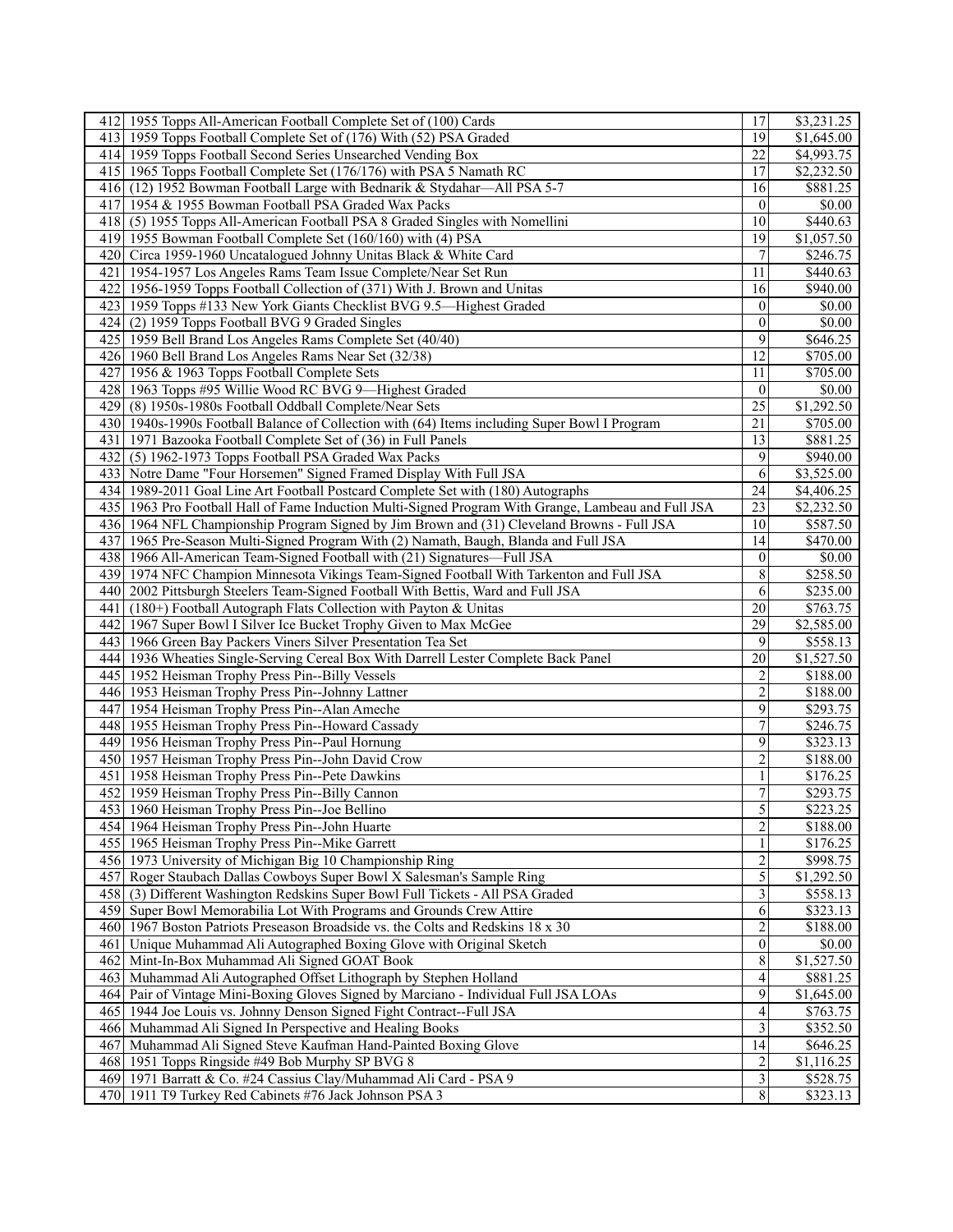| 471 (2) 1911 T9 Turkey Red Cabinets with Jefferies & Langford--Both Graded                                                                                                  | $\overline{\mathbf{r}}$  | \$270.25                          |
|-----------------------------------------------------------------------------------------------------------------------------------------------------------------------------|--------------------------|-----------------------------------|
| 472 I<br>(2) Circa 1920s Jack Dempsey Flip Books                                                                                                                            | $\overline{7}$           | \$258.50                          |
| 473 (2) Circa 1930s Billy Taub Clothiers Boxing Items with Ruth Postcard & Dempsey Book                                                                                     | 1                        | \$176.25                          |
| 474 1937-1938 United Joe Louis "World Champion" Clock                                                                                                                       | 9                        | \$470.00                          |
| 475 Johnny Kilbane Press Ticket & Original Photograph                                                                                                                       | $\mathbf{0}$             | \$0.00                            |
| 476 Jess Willard Signed Framed Display With Full JSA                                                                                                                        | 4                        | \$258.50                          |
| 477<br>1951 Topps Ringside Unopened Pack GAI 7.5                                                                                                                            | $\overline{4}$           | $\overline{$211.50}$              |
| 1960s-Modern Pro Wrestling Treasure Chest With Signed Photos, Books and Belts<br>478                                                                                        | 4                        | \$440.63                          |
| 479 1975 Muhammad Ali "The Greatest" Signed Book--Full JSA                                                                                                                  | 4                        | \$211.50                          |
| 480 1976 Muhammad Ali vs. Ken Norton Heavyweight Championship On-Site Poster                                                                                                | 5                        | \$258.50                          |
| 481 Muhammad Ali/Ken Norton On-Site Yankee Stadium Cap                                                                                                                      | $\boldsymbol{0}$         | \$0.00                            |
| 482 1977 Original "The Greatest" Muhammad Ali Large Movie Poster, Sheet Music and Lobby Cards                                                                               | $\mathbf{0}$             | \$0.00                            |
| 483 (2) Muhammad Ali Signed & Framed Displays with (2) Full JSA                                                                                                             | $\overline{7}$           | \$323.13                          |
| 484 Autographed and Unsigned Boxing Collection of (9) with (3) Ali Pieces and Frazier                                                                                       | 8                        | \$499.38                          |
|                                                                                                                                                                             | $\overline{\mathcal{A}}$ |                                   |
| 485 1992 Pro Line Portraits Muhammad Ali PSA 10 Signed Card and 1-of-1 Printing Plate                                                                                       |                          | \$440.63                          |
| 486 Muhammad Ali/Andy Warhol Adidas Prototype Shoes                                                                                                                         | $\overline{\mathbf{c}}$  | \$323.13                          |
| 487 1965-1992 Muhammad Ali Publication Treasure Chest (80)                                                                                                                  | $\overline{2}$           | \$293.75                          |
| 488 1888 N79 Duke's "History of Poor Boys" John Sullivan Booklet                                                                                                            | 1                        | \$117.50                          |
| (24) Circa 1892-1895 Boxing Supplements with Sullivan<br>4891                                                                                                               | $\overline{\mathbf{c}}$  | \$129.25                          |
| 490 1948 Leaf Boxing Three-Card Panel with Carnera--SGC Authentic                                                                                                           | $\overline{c}$           | \$129.25                          |
| 491   1950s R437 Joe Palooka Unopened Toy Box with Stanley Ketchel Card                                                                                                     | $\overline{4}$           | \$152.75                          |
| 492 1956 Gum Inc. Adventure #86 Max Schmeling PSA 7                                                                                                                         | $\overline{16}$          | \$352.50                          |
| 4931<br>1970 Jerry Quarry/Scrap Iron Johnson On-Site Heavyweight Fight Broadside                                                                                            | $\overline{c}$           | \$188.00                          |
| 494 1974 St. John's Muhammad Ali Tooth Decay Pin                                                                                                                            | $\boldsymbol{0}$         | \$0.00                            |
| 495 Adidas Muhammad Ali "Confidence" Shoes                                                                                                                                  |                          | \$117.50                          |
| 496 Muhammad Ali Effanbee 18" Vinyl Doll in Original Box                                                                                                                    | $\mathfrak{Z}$           | \$211.50                          |
| 497 (23) Candid Kodak Photographs of Muhammad Ali                                                                                                                           | $\mathbf{1}$             | \$117.50                          |
| Muhammad Ali and Wilt Chamberlain Autographed Framed Cut Display<br>4981                                                                                                    | 8                        | \$293.75                          |
| 4991<br>Muhammad Ali and Bill Elliot Limited Edition Die Cast Stock Car with Truck and Trailer                                                                              | $\boldsymbol{0}$         | \$0.00                            |
| 500 2006 Topps Allen & Ginter Mike Tyson Certified Autograph PSA 10                                                                                                         | 9                        | \$352.50                          |
| (340+) 1934-1990s Multi-Sport Wax Box/Pack Treasure Chest<br>501                                                                                                            |                          |                                   |
|                                                                                                                                                                             | 17                       | \$940.00                          |
| 502                                                                                                                                                                         | $\overline{17}$          | \$1,410.00                        |
| (325+) 1949-1978 Multi-/Non-Sport Shoebox Collection with Williams                                                                                                          | 19                       |                                   |
| 503 (1925+) 1927-1990s Multi-Sport Shoebox Collection with Gretzky & Payton RC                                                                                              | 12                       | \$1,410.00                        |
| 504 (2485+) 1948-1980s Multi-Sport Singles with Many Stars & 1964 Topps Venezuelan Orioles Team Set                                                                         |                          | \$646.25                          |
| 505 (10) 1888 Allen & Ginter and Goodwin Champions Multi-Sport Items                                                                                                        | $\tau$                   | \$470.00                          |
| 506 (16) Late-1800s/Early-1900s Cabinets With John Clarkson                                                                                                                 | 22                       | \$1,292.50                        |
| 507 (237) 1951-1956 Topps & Bowman Baseball and Boxing Cards                                                                                                                | 19                       | \$646.25                          |
| 508 (21) 1969-1974 Multi-Sport Wax Display Boxes                                                                                                                            | 5                        | \$411.25                          |
| 509 (2175+) 1955-1978 Multi-/Non-Sport Shoebox Collection with Mantle                                                                                                       | 13                       | \$587.50                          |
| 510 (11,000+) 1955-1980s Topps Multi-Sport Singles with Many Stars                                                                                                          | 12                       | \$705.00                          |
| (73) 1981-1998 Baseball & Football Set Collection with 1982 Topps Traded<br>5111                                                                                            | $\,$ 8 $\,$              | \$528.75                          |
| 512 Multi-Sport Balance of Collection With PSA Graded Stars and Vintage Boxing Guides                                                                                       | 13                       | \$763.75                          |
| 513 (15) 1940s-1984 Multi-Sport Grab Bag with (4) Mantle's & First Sports Illustrated                                                                                       | 14                       | \$587.50                          |
| 514 (4395) 1962-1979 Topps/OPC Baseball & Hockey Singles with Orr                                                                                                           | 20                       | \$881.25                          |
| 515 (5725+) 1968-1979 Topps Football, Basketball & Hockey Cards with Many Stars                                                                                             | 16                       | \$940.00                          |
| 516 (41) Multi-Sport Autographed Collection with Mantle & T. Williams                                                                                                       | 9                        | \$470.00                          |
| 517<br>(64) Multi-Sport Autographed Treasure Chest with J. Brown & 500 Home Run                                                                                             | $\overline{21}$          | \$940.00                          |
| 518 (111) Multi-Sport Hall of Fame Autographed Flats Collection                                                                                                             | 14                       | \$1,057.50                        |
| 519 (265+) Multi-Sport Autographed Treasure Chest with Hall of Famers                                                                                                       | 16                       | \$881.25                          |
| 520 (2) Multi-Signed Theme Pieces With Hall of Fame Catchers and 49ers Super Bowl MVPs                                                                                      | 10                       | \$323.13                          |
| (6) Baseball & Football Signed $16x20$ Photos or Larger<br>5211                                                                                                             | $\overline{c}$           | \$188.00                          |
| 522 Multi-Sport Autographed Flats Lot of (18) With Unitas and (2) T. Williams                                                                                               | $\overline{7}$           | \$440.63                          |
| 523<br>Multi-Sport Hall of Famer Signed Jerseys With Starr, Ryan, Elway & Abdul-Jabbar                                                                                      | 10                       | \$587.50                          |
| 524<br>Multi-Sport Autograph Collection of (21) With Namath, Hubbell and P. Brown                                                                                           | 13                       | \$270.25                          |
| 525<br>(23) Multi-Sport Autographed Pieces with Lance Armstrong                                                                                                             | 10                       | \$246.75                          |
| 526 Multi-Sport Autograph Collection of (28) With Bench, Stackhouse and Trevino                                                                                             | 15                       | \$411.25                          |
| 527<br>(37) Multi-Sport Autograph Group with Payton                                                                                                                         | $\mathfrak{S}$           | \$235.00                          |
| Multi-Sport Autographed Book Collection With J. Brown, Bradshaw and Nicklaus<br>528<br>529<br>(20) NHL Star Autographed Jerseys With Crosby, Semin and Malkin - All PSA/DNA | $\overline{15}$<br>13    | \$646.25<br>$\overline{1,997.50}$ |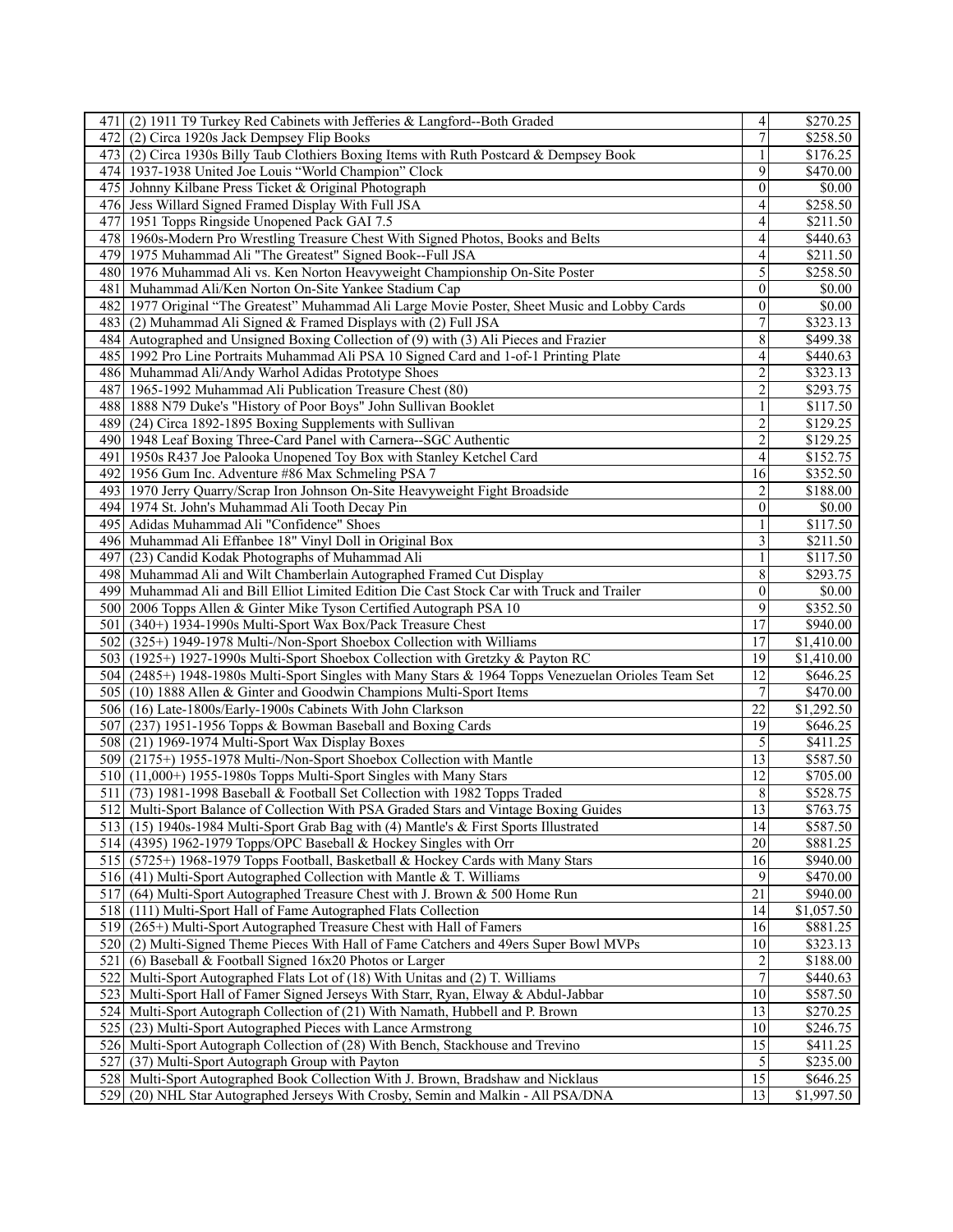| 530 New York Rangers Autograph Collection With (4) Gretzky and (2) Messier                               | 17                      | \$822.50    |
|----------------------------------------------------------------------------------------------------------|-------------------------|-------------|
| 531 Gordie Howe and Wayne Gretzky Signed and Framed Hockey Sweaters                                      | 10                      | \$440.63    |
| 532 (2) 1970s New York Islanders Team-Signed Items With D. Potvin, Trottier and Individual Full JSA LOAs | $\theta$                | \$0.00      |
| 533 (2) Wayne Gretzky Signed & Framed Final Game Displays                                                | 16                      | \$411.25    |
| 534 1950 Royal Desserts #7 Red Kelly                                                                     | 22                      | \$7,050.00  |
| 535 1952 Royal Desserts #2 Chuck Rayner -PSA 2                                                           | 18                      | \$1,997.50  |
| 536 (9) 1971-1981 Topps & OPC Hockey SGC Graded Stars with Gretzky RC                                    | 6                       | \$411.25    |
| 537 (3) 1972-1977 Topps/OPC Hockey PSA Graded Wax Packs                                                  | $\overline{c}$          | \$199.75    |
|                                                                                                          |                         |             |
| 538 (39) 1957-1986 Hockey PSA Graded Cards with Howe, Hull & Orr                                         | 13                      | \$352.50    |
| 539 1909-11 T206 White Borders Near Set (520/524) with Demmitt & O'Hara Variations                       | 10                      | \$24,675.00 |
| 540 1911 T205 Gold Border Ty Cobb (Piedmont) GAI 2.5                                                     | $\boldsymbol{7}$        | \$763.75    |
| 541 (3) 1914 Cracker Jack Graded Hall of Famers with Lajoie                                              | 17                      | \$1,057.50  |
| 542 1915 Cracker Jack #94 Ed Cicotte GAI 8                                                               | 8                       | \$763.75    |
| 543 1915 Cracker Jack #39 Chick Gandil PSA 5                                                             | 10                      | \$440.63    |
| 544 (9) 1915 Cracker Jack Singles with (4) Graded including Clarke & Huggins                             | 12                      | \$940.00    |
| 545 (37) 1909-1946 Pre-War Baseball Grab Bag with Ruth                                                   | 15                      | \$587.50    |
| 546 (3) 1910 E90-2 American Caramel Graded Cards                                                         | 6                       | \$323.13    |
| 547 1909 E92 Dockman & Sons Graded Pair with Jennings                                                    | $\overline{\mathbf{3}}$ | \$258.50    |
| 548 (5) 1909 E95 Philadelphia Caramel Graded Cards with Bender                                           | 11                      | \$470.00    |
| 549 (2) 1909-10 E97 Briggs Co. Lozenge Graded Cards with Meyers & Schlei                                 | 11                      | \$352.50    |
| 550 (3) 1913 T200 Fatima Team PSA & SGC Graded Cards                                                     | 14                      | \$411.25    |
| 551 (8) 1914 Polo Grounds Game SGC Graded Cards with (6) Hall of Famers                                  | 8                       | \$528.75    |
| 552 1916 Tango Eggs Hal Chase PSA 7--None Better                                                         | 19                      | \$763.75    |
| 553 1935 Diamond Stars #59 Jim Bottomley PSA 8                                                           | 4                       | \$270.25    |
| 554 (3) 1887 Tobin B&W Lithographs - All SGC Graded                                                      | 13                      | \$381.88    |
| 555 (2) 1887 N172 Old Judge SGC Graded Cards with Flint & Hungler (Sioux Citys) Variation                | 13                      | \$470.00    |
|                                                                                                          | 14                      |             |
| 556 1909 T204 Ramly Johnny Evers SGC 20                                                                  |                         | \$381.88    |
| 557 1916 Tango Eggs Bob Bescher - SGC 84                                                                 | 3                       | \$258.50    |
| 558 1927 W560 Jim Wilson (Hand Cut--5 of Spades) PSA 10--Highest Graded                                  | $\mathbf{0}$            | \$0.00      |
| 559 1932 U.S. Caramel #19 Wally Berger - SGC 92                                                          | 12                      | \$763.75    |
| 560 (4) 1933 DeLong & Tattoo Orbit Singles with (3) PSA Graded including Andrews SP                      | 10                      | \$282.00    |
| 561 (4) 1949-1952 Bowman Baseball PSA Graded Stars With Musial and Mays                                  | 15                      | \$499.38    |
| 562 1952 Topps #233 Bob Friend PSA 8.5--Pop 1 with Only 2 Better                                         | $\overline{15}$         | \$940.00    |
| 563 1960 Dodgers Postcards #6 Sandy Koufax BVG 9--Highest Graded                                         | $\theta$                | \$0.00      |
| 564 1968 Topps #177 Nolan Ryan Rookie PSA 6.5                                                            | 19                      | \$705.00    |
| 565 (3) 1971 Kelloggs Baseball 3-D Singles All PSA 10                                                    | $\overline{c}$          | \$141.00    |
| 566 1972 Topps Baseball #732 George Culver PSA 10                                                        | $\mathbf{1}$            | \$117.50    |
| 567 1972 Topps Baseball #742 Jim Rooker PSA 10                                                           | $\overline{c}$          | \$129.25    |
| 568 1949 Leaf #79 Jackie Robinson Rookie PSA 4.5                                                         | $\overline{23}$         | \$763.75    |
| 569 (3) 1948-1953 Bowman Stan Musial Cards—All SGC                                                       | 21                      | \$881.25    |
| 570 1951 Bowman #190 Joe Hatten PSA 9 - None Better                                                      | 13                      | \$763.75    |
| 571 1951 Bowman #229 Bill Howerton PSA 9 - None Better                                                   | 5                       | \$352.50    |
| 572 1952 Topps #261 Willie Mays PSA 5                                                                    | 14                      | \$822.50    |
| 573   1952 Topps Baseball #357 Smoky Burgess High Number SGC 88                                          | 14                      | \$705.00    |
| 574 1952 Bowman #196 Stan Musial SGC 88                                                                  | 13                      | \$646.25    |
| 575 1954 Bowman #161 Yogi Berra GAI 9                                                                    | $\boldsymbol{0}$        | \$0.00      |
| 576 (33) 1954 Bowman Baseball SGC Graded Cards with Stars                                                | 5                       | \$440.63    |
|                                                                                                          | $\,$ 8 $\,$             | \$822.50    |
| 577 1955 Topps #123 Sandy Koufax Rookie PSA 7                                                            |                         |             |
| 578 1955 Topps Baseball PSA Graded Star Lot of (7) With Mays, Koufax RC and Killebrew RC                 | 11                      | \$881.25    |
| 579 1965 & 1968 Topps Baseball Mickey Mantle SGC 80-88 Graded Cards                                      | 11                      | \$587.50    |
| 580 1966 Topps #598 Gaylord Perry High Number--SGC 92                                                    | 11                      | \$323.13    |
| 581 (5) 1958-1968 Topps Baseball SGC Graded Superstars with Mantle, Rose & Bench                         | 15                      | \$587.50    |
| 582 1967 Topps #569 Rod Carew & #581 Tom Seaver Rookies--Both PSA 7                                      | 14                      | \$822.50    |
| 583 1968 Topps #280 Mickey Mantle SGC 92                                                                 | $\overline{12}$         | \$528.75    |
| 584 1914 Tim J. Jordan Baseball Game Complete Set of (72) PSA Graded Cards                               | $\boldsymbol{0}$        | \$0.00      |
| 585 1955 Topps Baseball Near Set (200/206) with (9) PSA                                                  | $\overline{23}$         | \$2,585.00  |
| 586 1955 Johnston Cookies Braves Complete Set of (35) Cards in (6) Folders                               | $\overline{22}$         | \$1,880.00  |
| 587 1957 Topps Baseball Complete Set with (6) PSA & (7) Checklist/Contest Cards                          | 21                      | \$3,525.00  |
| 588 1962 Salada-Junket Baseball Coins Complete Set (221/221) with (14) Variations                        | 11                      | \$1,292.50  |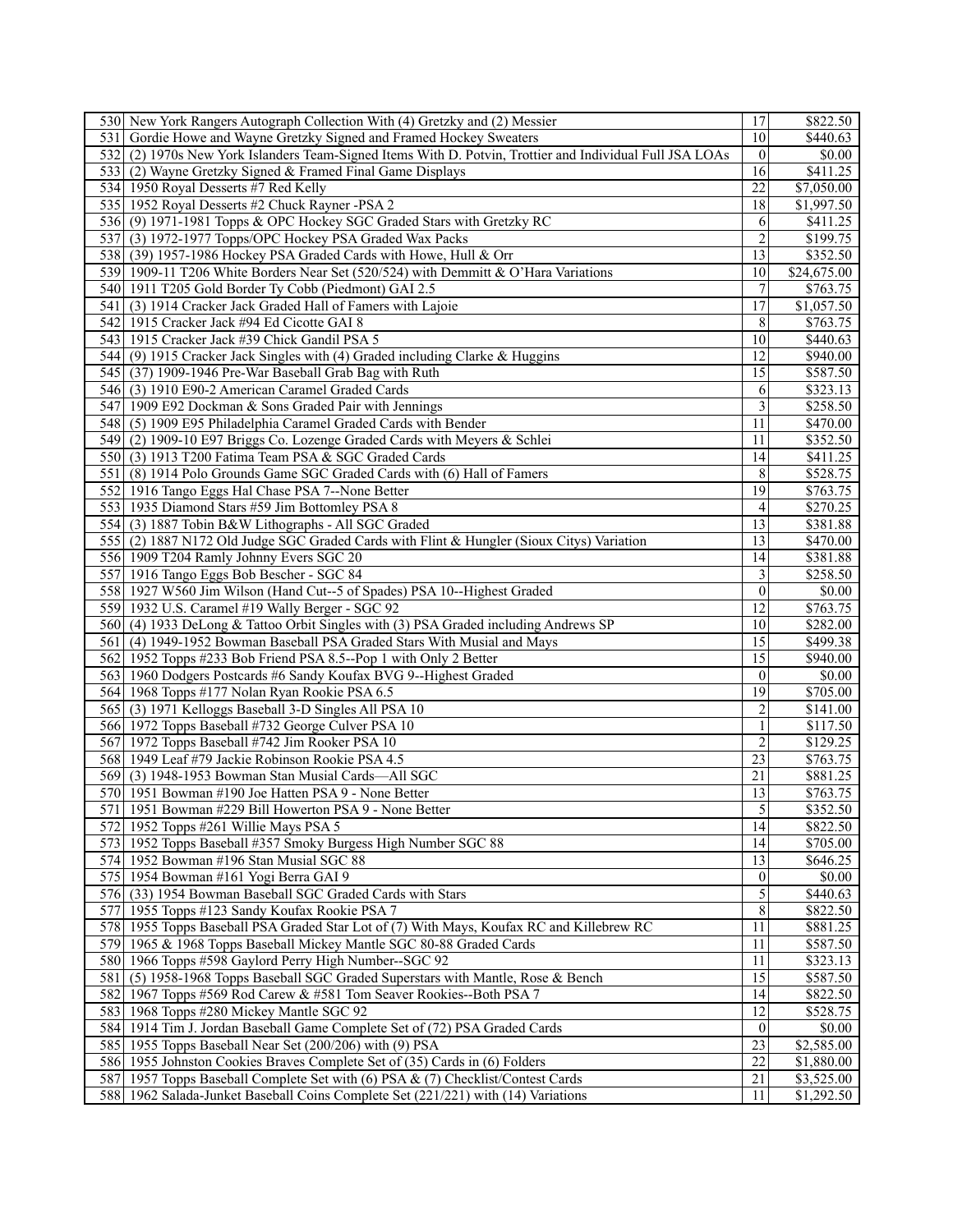|                  | 589 1950 Drake's Near-Set of (30/36) With (6) Hall of Famers                              | 20                       | \$3,525.00           |
|------------------|-------------------------------------------------------------------------------------------|--------------------------|----------------------|
|                  | 590 1959 Topps Baseball Near Set (563/572) with Mantle AS (PSA 7)                         | $\overline{15}$          | \$2,232.50           |
|                  | 591 1963 Fleer Baseball Complete Set (66/66) with (15) PSA Graded                         | 14                       | \$1,116.25           |
|                  | 592 1968 Topps Baseball Complete Set of (598) With PSA 5 Ryan RC                          | 15                       | \$1,175.00           |
|                  | 593 1970 Topps Baseball Complete Set of (720) Cards with (8) PSA                          | 25                       | \$2,350.00           |
|                  | 594 (95) 1991-2000 Baseball Complete Sets with (100,000+) Singles                         | 8                        | \$499.38             |
|                  | 595 1955 Armour Coins Near Set (23/24) with (2) Extras                                    | $\overline{22}$          | \$705.00             |
|                  | 596 1959 Armour Coins Complete Set (20/20) with (35) Duplicates including (4) Aaron       | 19                       | $\overline{$}587.50$ |
| 597 <sup>1</sup> |                                                                                           | 3                        | \$199.75             |
|                  | 1960 Armour Coins Near Set (19/20) with Extra Banks                                       |                          |                      |
|                  | 598 1959 Yoo-Hoo PSA Graded Set of (5) With PSA 9 Ford                                    | 28                       | \$998.75             |
|                  | 599 1960 & 1961 Fleer Greats Baseball Complete Sets with (7) Graded                       | 16                       | \$881.25             |
|                  | 600 1965 Topps Embossed Complete Set of (72) Cards                                        | $\overline{13}$          | \$499.38             |
| 601              | (6) 1962-1976 Canadian Baseball Complete Sets with (81) 1920s-1982 Singles & Items        | 9                        | \$411.25             |
|                  | 602 1954 Quaker Sports Oddities & 1961 Golden Press Complete Sets                         | 18                       | \$470.00             |
| 6031             | (7) 1970-1971 Baltimore Orioles & Washington Senators Complete/Near Regional Sets         | 10                       | \$270.25             |
| 604l             | (30) 1909-11 T206 White Borders with (12) Hall of Famers & Southern Leaguers              | 13                       | \$1,175.00           |
|                  | 605 (144) 1909-1949 Vintage Baseball Card Group with (13) Hall of Famers                  | 11                       | \$1,057.50           |
|                  | 606 1949 Leaf Baseball Starter Set of (43) Cards with DiMaggio, Ruth & (6) Shortprints    | 25                       | \$2,585.00           |
|                  | 607 1958-1964 Topps Baseball Collection of (2043) With Stars and High Numbers             | 23                       | \$2,467.50           |
|                  | 608 (7) 1949 Leaf Baseball Shortprints with Slaughter                                     | 11                       | \$646.25             |
| 6091             | (8) 1949 Leaf Baseball Shortprints with Pesky                                             | 15                       | \$1,175.00           |
|                  | 610 (10) Pairs of 1949 Leaf Baseball Color Variations with Boudreau & Doerr               | 11                       | \$587.50             |
|                  | 611 (126) 1954-1959 Topps Baseball Singles with (18) PSA Graded                           | 16                       | \$998.75             |
|                  | 612 1959 and 1960 Topps Baseball Bulk Lot of (2000+) with Many Stars                      | 13                       | \$1,880.00           |
|                  | $613$ (800+) 1962 Topps Singles With Many Keys                                            | 27                       | \$4,112.50           |
|                  | 614 (27) 1938 PM8 Our National Game Pins with Gehrig                                      | $\overline{4}$           | \$246.75             |
|                  | 615 (3) 1943 M.P. & Co. Uncut Strips with (2) Williams & (15) Hall of Famers              | $\overline{13}$          | \$763.75             |
|                  | 616 1909-1962 Philadelphia Athletics Card Collection of (100+) With T206 Baker and Bender | 15                       | \$558.13             |
| 617I             | (77) 1943-1968 Minor League Oversized Premiums with Killebrew                             | 16                       | \$470.00             |
|                  | 618 (12) 1958-1969 Mickey Mantle Singles With Topps, Post and Jello                       | 22                       | \$1,527.50           |
|                  | 619 1962 Topps Venezuelan Babe Ruth Special Subset of (10) Cards                          | 20                       | \$1,292.50           |
|                  | 620 (34) 1949 & 1950 Hollywood Stars Team Issue Singles                                   | 9                        | \$381.88             |
|                  |                                                                                           | 14                       | \$528.75             |
|                  | 621   1965 Topps Push-Pull Mickey Mantle/Yogi Berra                                       |                          |                      |
| 622              | (51) 1974-1992 Philadelphia Phillies Team Sets                                            | $\boldsymbol{0}$         | \$0.00               |
| 6231             | (414) 1958-1976 Baseball Shoebox Collection with Mantle & Rose RC                         | 19                       | \$763.75             |
|                  | $624$ (3330+) 1953-1980s Baseball Shoebox Collection                                      | 13                       | \$940.00             |
|                  | 625 1967-68 Coke Baseball Caps Partial Set (290/580) with (157) Extras                    | $\overline{27}$          | \$881.25             |
|                  | 626 (4750+) 1970-1980 Topps Baseball Collection with (3) 1980 Sets                        | 15                       | \$499.38             |
| 627              | (3170+) 1975 Topps Baseball Singles--Sharp                                                | 22                       | \$1,527.50           |
| 6281             | (4740+) 1972-1977 Topps Baseball Cards                                                    | $\overline{\mathcal{L}}$ | \$381.88             |
| 629              | (85,000+) 1979-2000s Baseball Card Collection                                             | $\,$ $\,$                | \$258.50             |
|                  | 630 (5) Turn-Of-The-Century Baseball Postcards with SGC 1912 Red Sox                      | $18\,$                   | \$528.75             |
|                  | 631 One Dozen Turn-Of-The-Century Boy's Amateur Baseballs in Original Box                 | 14                       | \$411.25             |
|                  | 632 1932 Babe Ruth Sportoscope Flip Book                                                  | 15                       | \$499.38             |
|                  | 633 1950s Milwaukee Braves Usher's Jacket                                                 | $\mathbf{1}$             | \$176.25             |
|                  | 634 Shibe Park Original Turnstile                                                         | 18                       | \$1,292.50           |
|                  | 635 (26) 1950s-1960s Willie Mays MacGregor Store Model Gloves                             | $\overline{3}$           | \$258.50             |
|                  | 636 Willie Mays/Giants Collectibles With (2) Autographs and Figurines                     | 16                       | \$940.00             |
|                  | 637 (2) Original Oil-on-Canvas Paintings With Bench and Jeter                             | 5                        | \$246.75             |
|                  | 638 (3) 1916 BF2 Ferguson Bakery Felt Pennants With Comiskey, Gandil and Lajoie           | 24                       | \$940.00             |
|                  | 639 (10) 1950s-1970s National League All-Star Souvenirs With Rare Pennants                | 24                       | \$998.75             |
|                  | 640 (6) New York Mets Pennants With (2) 1973 Photo Pennants                               | 4                        | \$152.75             |
| 641              | Original Shibe Park Stadium Sign                                                          | 14                       | \$558.13             |
|                  | 642 1954 Baltimore Orioles Tie Tack                                                       | 3                        | \$152.75             |
|                  | 643 1959-1973 OAL Cronin Baseball With Box                                                | 20                       | \$881.25             |
|                  | 644 1968 Willie Mays MLB Watch in Original Box                                            | 11                       | \$587.50             |
|                  | 645 Vintage J.F. Frantz "Little League Double Header" Arcade Baseball Game                | 7                        | \$199.75             |
|                  | 646 1960s "Junior Major Leaguer" Framed Children's Uniform                                | 13                       | \$352.50             |
|                  |                                                                                           |                          |                      |
| 647              | 1940s-1950s Philadelphia Athletics China With (2) Cup and Saucer Pairings                 | 16                       | \$705.00             |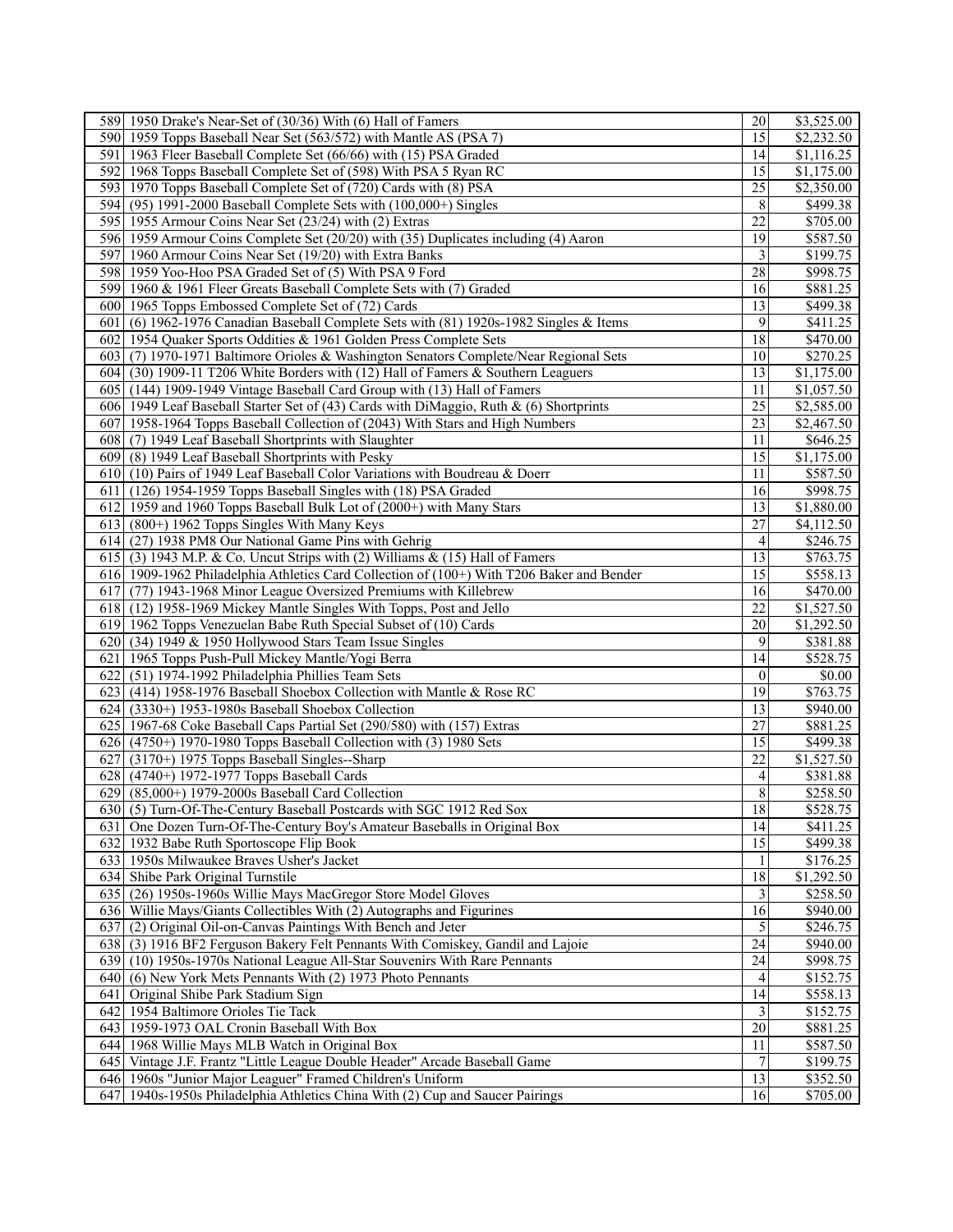| 648   1990s Milwaukee Brewers Prototype Leather Jacket Given to Wendy Selig-Prieb                     | $\boldsymbol{0}$         | \$0.00                 |
|-------------------------------------------------------------------------------------------------------|--------------------------|------------------------|
| 649 Honus Wagner Original Artwork                                                                     | $\overline{2}$           | \$188.00               |
| 650 Mickey Mantle 1953 Topps Card Original Oil-On-Canvas Painting                                     | 8                        | \$211.50               |
| 651 Roberto Clemente Original Oil-On-Canvas Painting                                                  | 4                        | \$176.25               |
| 652<br>(2) Original Oil-On-Canvas Paintings With Mantle and Mays                                      |                          | \$293.75               |
| 653 (3) 1889-1895 Baseball/Sporting Publications & Annuals with Spalding                              | 20                       | \$822.50               |
| 654 1934 World Series Navin Field-Issued Program - Unscored/High-Grade                                | 6                        | $\sqrt{$440.63}$       |
| 655 1936 Cleveland Indians Panoramic Team Photo in Original Mailing Tube                              | 9                        | \$440.63               |
| 656 1954 World Series Programs - New York and Cleveland Versions                                      | $\overline{c}$           | \$323.13               |
| 657<br>(4) 1976-1985 Significant Baseball Ticket Stubs with (2) 300 Win & Autographed Carlton         | $\overline{c}$           | \$188.00               |
| (46) Sporting News Archive Collection Baseball Photographs<br>658                                     | $\mathbf{1}$             | \$176.25               |
| 659 Vintage Collection of (10) Minor League Annual Guides                                             | $\overline{13}$          | \$352.50               |
| 660 Willie Mays Lot With (9) Different Home Run Ticket Stubs                                          | 4                        | \$223.25               |
| 661 1952-1984 Giants and Mets Yearbook Collection of (24)                                             | $\overline{15}$          | \$528.75               |
|                                                                                                       |                          |                        |
| 662 1950s-1970s Willie Mays Publications Lot of $(130+)$                                              | 5                        | \$352.50               |
| (48) 1950s-1970s Willie Mays Wire Photos<br>6631                                                      | 14                       | \$1,527.50             |
| 664 Willie Mays Photograph/Flats Collection of $(50+)$                                                | $\overline{23}$          | \$1,997.50             |
| 665 (2) H&B Commemorative Bats With Triple Crown Winners and 1986 Red Sox World Series Black Bat      | 1                        | \$176.25               |
| 666 (12) 1960s-1970s Willie Mays Store Model/Commemorative Baseball Bats                              | 9                        | \$270.25               |
| 667 Babe Ruth Single-Signed Baseball with Full JSA                                                    | $\overline{22}$          | \$6,462.50             |
| 668 1930 New York Yankees Team-Signed Baseball With Ruth, Lazzeri and Full JSA                        | 4                        | \$1,821.25             |
| 669 1931 New York Yankees Team-Signed Ball With Ruth, Gehrig and Full JSA                             | 11                       | \$3,231.25             |
| 670 1936 World Champion New York Yankees Team-Signed Baseball With Gehrig and Full JSA                | 17                       | \$1,175.00             |
| 671   1937 New York Yankees Team-Signed Baseball With Gehrig and Full JSA                             | 14                       | \$2,585.00             |
| 672 1939 New York Giants Team-Signed Baseball With Ott, Hubbell, Terry and Full PSA/DNA               | 6                        | \$1,057.50             |
| 673 Roberto Clemente Single Signed Baseball - PSA/DNA 5                                               | 18                       | \$4,993.75             |
| 674 Gil Hodges Single-Signed OAL Baseball with Full JSA                                               | 24                       | $\overline{$2,937.50}$ |
| 675 Tracy Stallard Signed "Story" Ball Describing Yielding Maris' 61st Home Run                       | $\boldsymbol{7}$         | \$411.25               |
| 676 Dated 1924 Multi-Signed Baseball with (5) Signatures including Cobb, Jennings & Youngs—Full JSA   | 13                       | \$940.00               |
| 677<br>Multi-Signed Hall of Fame Baseball with (27) Signatures Including Williams—Full JSA            | $\overline{\mathcal{A}}$ | \$646.25               |
| 678 (22) Historic Autographs Ball of Fame Signed Baseballs - All PSA Graded                           | 10                       | \$1,057.50             |
| 679 1947 National League Champion Brooklyn Dodgers Team-Signed Ball With Hodges and Full JSA          | $\overline{10}$          | \$646.25               |
| 680 1952 Cincinnati Reds Team Signed Baseball With Full JSA                                           | 9                        | \$558.13               |
| 681 1959 Milwaukee Braves Team-Signed Baseball With Aaron, Mathews and Full PSA/DNA                   | 13                       | \$411.25               |
| 682 1963 New York Mets Team-Signed Baseball with (20) Signatures-Full JSA                             | 8                        | \$411.25               |
| 683 1964 Philadelphia Phillies Team-Signed Baseball with (27) Signatures--Full JSA                    | 6                        | \$246.75               |
| 684 Mickey Mantle Single-Signed Baseball with Full PSA/DNA                                            | $\overline{17}$          | \$587.50               |
| 685 1959 Washington Senators Team-Signed Baseball With Killebrew and Full PSA/DNA                     | 9                        | \$235.00               |
| 686 1962 Milwaukee Braves Team-Signed Baseball with (27) Signatures Auction LOA                       | 4                        | \$188.00               |
| 687<br>1967 Baltimore Orioles Team-Signed Baseball With Full PSA/DNA                                  | $\overline{\mathbf{3}}$  | \$152.75               |
| 1985-1997 Perez-Steele Great Moments Series 1-9 Set (108/108) with (68) Autographed<br>6881           | 24                       | \$2,702.50             |
| 689 Circa 1940 Babe Ruth Cut Signature with Full JSA                                                  | $\overline{9}$           | \$1,527.50             |
| 690 Early 1950s Baseball Autograph Book with (123) Signatures Including Hornsby—Full JSA              | $\overline{18}$          | \$1,116.25             |
| 691 DiMaggio/Mantle/Williams Signed Framed Display With Full PSA/DNA                                  | 6                        | \$705.00               |
| 692 Ty Cobb Signed Album Page With Full JSA                                                           | 19                       | \$1,057.50             |
| Roberto Clemente Signed Photo Postcard With Full JSA                                                  | 18                       | \$998.75               |
| 6931                                                                                                  | $\mathbf{1}$             |                        |
| 694 Aparicio/Fox Signed Card Display With Full PSA/DNA                                                | $\overline{13}$          | \$235.00               |
| 695 (20) Signed Yellow Hall of Fame Plaque Postcards - All BVG/JSA Authentic                          |                          | \$528.75               |
| (54) New York Yankee Signed Index Cards with E. Howard, Martin & Stengel<br>696                       | 13                       | \$587.50               |
| 697 <sup>1</sup><br>(150+) 1950s-1970s Signed Baseball Cuts & 1951 World Series Pages                 | 6                        | \$411.25               |
| 1944 Branch Rickey Signed Letter on Dodgers Letterhead - Full JSA<br>698 l                            | $\bf 8$                  | \$381.88               |
| 699 (120+) Early 1950s Baseball Signatures in (2) Books/Albums with (2) Mantle                        | $\overline{8}$           | \$587.50               |
| 700 Brooklyn-Los Angeles Dodgers Multi-Signed Display With Koufax, Durocher and Full JSA              | $\overline{5}$           | \$323.13               |
| 701 <sup> </sup><br>Boston Red Sox Signed Bats/Balls/Photos With T. Williams, Pedroia and Yastrzemski | 13                       | \$705.00               |
| 702<br>Mickey Mantle and Ted Williams Signed 8x10 Photos - Full JSA                                   | $\sqrt{5}$               | \$352.50               |
| (3) Joe DiMaggio Items with Signed Advertisement--Full JSA<br>703 <sup> </sup>                        | $\overline{15}$          | \$587.50               |
| 704 500 Home Run Club Signed Ron Lewis 8x10 with Full JSA                                             | $\mathfrak{S}$           | \$381.88               |
| 705 (63) Autographed Orioles/Senators Items With Senators Reunion Bat and (62) Photos                 | $\boldsymbol{7}$         | \$323.13               |
| 706 Maris and Mantle Dual-Signed 8x10 Photograph With Full JSA                                        | 16                       | \$1,997.50             |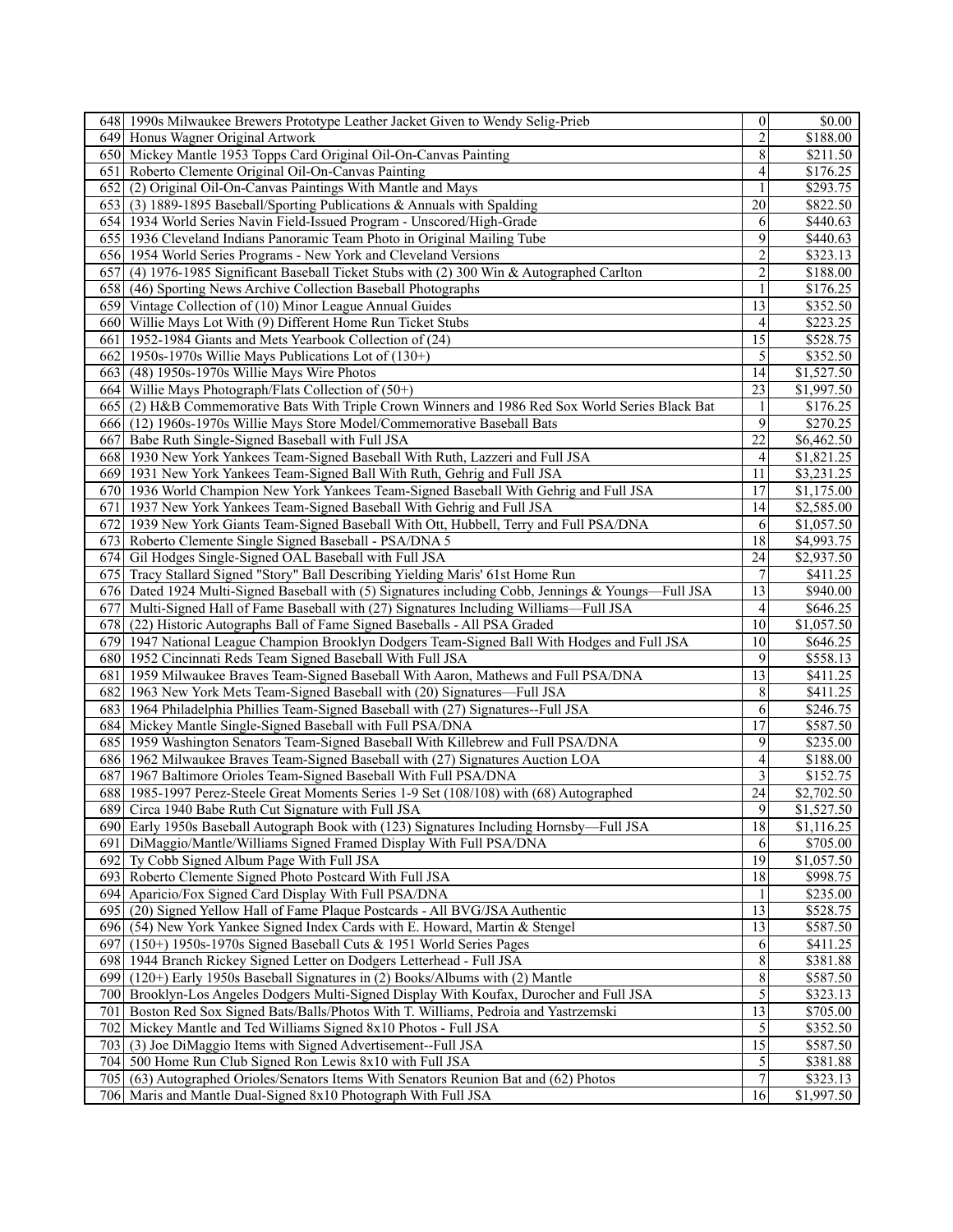| (3) Mickey Mantle Signed 8x10 Photographs with Different Poses--All PSA/DNA 9<br>707I                    | 12                      | \$705.00              |
|----------------------------------------------------------------------------------------------------------|-------------------------|-----------------------|
| 708 500 Home Run Club Framed Print Signed by (11) With (9) Inscriptions and Full PSA/DNA                 | 10                      | \$587.50              |
| 709 (3) Signed Baseball Lithograph Prints With Koufax, Snider and R. Jackson                             | 11                      | \$528.75              |
| 710 (19) Multi-/Single-Signed Baseball Autograph Collection with (9) Mays                                | 8                       | \$763.75              |
| 711 Cooperstown Bat Co. Bat Signed by (23) With Mantle, Koufax and Full JSA                              | 11                      | \$998.75              |
| 712 1971 Topps Football Partial Set of (150) PSA 8 Graded Singles                                        | 17                      | \$3,231.25            |
| 713 (25) 1971 Topps Football PSA 9 Graded Singles                                                        | 19                      | \$2,232.50            |
| 714 (17) 1971 Topps Football PSA 8.5 Graded Cards                                                        | 13                      | \$763.75              |
| 715 1971 Topps Football #156 Terry Bradshaw Rookie PSA 8.5                                               | 11                      | \$940.00              |
| 716 1971 Topps Football #49 Horst Muhlmann PSA 10--One of One                                            | 6                       | \$381.88              |
| 717 1971 Topps Football #90 Dan Abramowicz PSA 10--One of One                                            | 6                       | \$381.88              |
| 718 1971 Topps Football #114 Willie Lanier Rookie PSA 9--None Better                                     | 10                      | \$270.25              |
|                                                                                                          | $\mathbf{0}$            | \$0.00                |
| 719 1971 Topps Football #136 Jim Turner PSA 8--Low Pop                                                   |                         |                       |
| 720 1971 Topps Football #245 Joe Greene Rookie PSA 8                                                     | $\overline{c}$          | \$129.25              |
| 721   1971 Topps Football #250 Joe Namath PSA 8                                                          | $\overline{\mathbf{3}}$ | \$152.75              |
| 722 1954 Bowman Football Complete Set (128/128)                                                          | $\overline{15}$         | \$646.25              |
| 723 (20) 1954 Bowman Football One-Cent Wrappers & Packs                                                  | $\mathbf{0}$            | \$0.00                |
| (317) 1964-66 NFL/AFL Coke Caps & (4) Team Sets<br>724                                                   | 16                      | \$440.63              |
| 725 l<br>$(2125+)$ 1960-1976 Football Singles Group                                                      | 13                      | \$411.25              |
| 726 (5) 1960-1983 Topps Football Complete Sets                                                           | 3                       | \$440.63              |
| (4) 1970s-1980s Kellogg's, Stop 'n' Go Football 3-D Sets and Near Sets<br>727                            | 26                      | \$1,527.50            |
| 728<br>$(830+)$ 1986 McDonald's Football Team Sets with $(5,800+)$ Redskins Singles                      | $\overline{21}$         | \$763.75              |
| 729<br>(4000+) 1980s-1990s Washington Redskins Police Sets                                               | 3                       | \$258.50              |
| 730 <sup> </sup><br>$(81)$ 1991-2000 Football Complete Sets & $(55,000+)$ Singles                        | 23                      | \$998.75              |
| 731<br>(2875+) 1970-2011 Ultimate Redskins Card Collection with (393) Auto/Game-Used                     | 16                      | \$2,115.00            |
| (770+) 1952-1990s Football Card Shoebox Collection with Brown RC<br>732l                                 | 19                      | \$1,116.25            |
| 733 (95) 1991-2001 Football Complete Sets with (80,000+) Singles                                         | $\overline{7}$          | $\sqrt{$470.00}$      |
| 734 (10) 1926-1962 Football Graded Grab Bag with Grange                                                  | 14                      | \$352.50              |
| 735 <sup> </sup><br>(43) 1934 Sport Kings Varsity Football Game Singles--Sharp                           | 8                       | \$199.75              |
| 736 1940 NFL Championship Program From Infamous 73-0 Game                                                | $\overline{15}$         | $\overline{1,057.50}$ |
| 737 Inaugural 1962 Pro Football Hall of Fame Game Group of (5) Items                                     | 12                      | \$440.63              |
| 738 1967 Pro Football Hall of Fame Program Signed by (11) With Jim Brown, Paul Brown and Full JSA        | 11                      | \$646.25              |
| 739 1969 Green Bay Packers Team-Signed Football With (7) Hall of Famers and Full JSA                     | $\overline{20}$         | \$763.75              |
| (8) Football Hall of Fame PSA/DNA Signed Index Cards<br>740I                                             | 11                      | \$763.75              |
| (14) Football Hall of Fame PSA/DNA Autographed Index Cards & Cuts<br>741 <sup> </sup>                    | 8                       | \$587.50              |
| (9) Football Autographed Plaques & Cards with (2) E. Smith<br>742                                        | $\,1\,$                 | \$176.25              |
| 743 1950s-1960s Multi-Signed Football Autographed Flats Collection with 1952 Program                     | $\mathbf{1}$            | \$176.25              |
| 744 Heisman Lithograph Signed by (21) With Hornung and Staubach                                          | 10                      | \$323.13              |
| 745   1987 Washington Redskins Super Bowl XXII Multi-Signed Jacket With Jurgensen and Monk               | 11                      | \$293.75              |
| 746 Dan Marino Signed and Inscribed Pitt Helmet                                                          | 15                      |                       |
|                                                                                                          | 12                      | \$411.25              |
| (8) Dallas Cowboys Autograph Grouping with (3) Staubach<br>747                                           |                         | \$822.50              |
| 748 Multi-Sport Treasure Chest with (9) Autographed Including Brown & Montana Helmets                    | 13                      | \$528.75              |
| 749 1925 Pottsville Maroons Football Panoramic Team Photograph                                           | $\overline{23}$         | \$646.25              |
| 750   1941 Florida A&M vs. Tuskegee "Orange Blossom Classic" Gameday Program                             | 1                       | \$293.75              |
| 751   1968 Jets vs. Raiders AFL Championship Program/Ticket Stub                                         | 5                       | \$558.13              |
| (10) 1951-1967 NFL Media Guides with Super Bowl I Ticket Stub<br>752                                     | $\overline{20}$         | \$705.00              |
| 753 (480+) 1915-1975 College Football Publications & Memorabilia Items                                   | $\overline{12}$         | \$323.13              |
| 754 1939-1961 Washington Redskins Matchbooks Set/Near Set Run                                            | 12                      | \$411.25              |
| 755<br>(77) 1920s-1967 Football Pinback & Button Lot with 1969 Drenks Potato Chips Packers Set           | 18                      | \$763.75              |
| 756 Vintage College Football Pennant/Advertising Lot With 1940 Rockne Lobby Card                         | 19                      | \$470.00              |
| 757 1963-2002 Football Regional/Team Set Lot With Stancraft Decks                                        | $\overline{22}$         | \$763.75              |
| 758 (8) 1960s Football Nodder Collection with Toes Up                                                    | $\overline{12}$         | \$558.13              |
| 759 (6) Sports Impressions Figures with (4) Signed Including Unitas and Sayers                           | 11                      | \$440.63              |
| 760 1955 Robert Gould All-Star Statues Complete Set of (28) and (2) 1956 Dairy Queen (Mantle and Musial) | 9                       | \$646.25              |
| 761 Mickey Mantle Signed Salvino Statue in Original Box                                                  | 5                       | \$499.38              |
| Joe DiMaggio Pin Stripe Edition Signed Gartlan Statue in Original Box<br>762                             | 18                      | \$440.63              |
| 763 (3) 1950s-1960s Willie Mays Figurines With Hartland and Mint-in-Box Aurora, Transograms              | $\overline{14}$         | \$411.25              |
| 764 (4) 1956-1957 Hartland "Turf King" Jockey Pairings                                                   | 6                       | \$188.00              |
| (6) Rare Hartland Horse Variations With Wood Grain Rearing Stallions<br>7651                             | 5                       | \$152.75              |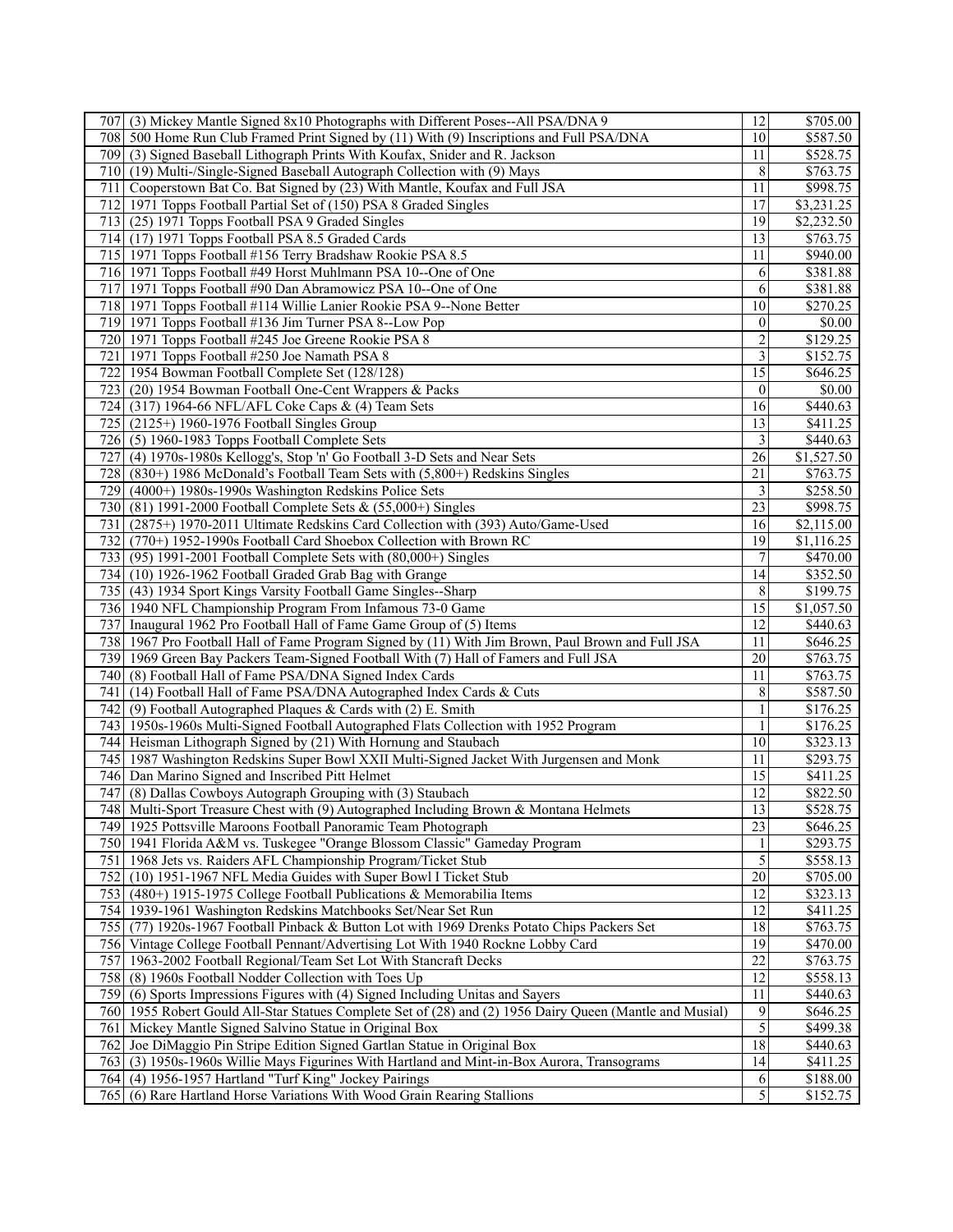| 766 (7) 1950s-1960s Hartland "Famous Riders" Horse/Rider Pairings With Davy Crockett                       | 15                      | \$705.00   |
|------------------------------------------------------------------------------------------------------------|-------------------------|------------|
| 767I<br>(8) 1950s Hartland Generals and Mounties Horse/Rider Parings                                       | $\overline{3}$          | \$199.75   |
| 768 (9) Hartland American Indian Horse/Rider Pairings                                                      | $\boldsymbol{0}$        | \$0.00     |
| 769 (26) Hartland Horses (Without Riders) and Vintage Box Top                                              |                         | \$176.25   |
| 770 <sup> </sup><br>Collection of 1950s Hartland Miniatures With (21) Horses and (13) Riders               | $\overline{c}$          | \$246.75   |
| (35) 1950s Hartland 7" Western Horses Without Riders<br>771 <sup> </sup>                                   | 1                       | \$176.25   |
| (76) 1980s-2000s Multi-Sport Sets & (50,000+) Singles<br>772I                                              | $\overline{22}$         | \$940.00   |
| (980+) 1977-1998 Multi-Sport Complete/Near Sets & Wax Items<br>7731                                        | 26                      | \$1,997.50 |
| 774<br>$(13,000+)$ 1960s-1990s Multi-/Non-Sport Treasure Chest                                             | 17                      | \$646.25   |
| 775I<br>$(20,000+)$ 1960s-1990s Multi-/Non-Sport Treasure Chest with $(8)$ Rice RC                         | 26                      | \$1,175.00 |
| 776 (4) 1933-1934 Kansas City Minor League Hockey and Baseball Programs & Tickets                          | 1                       | \$176.25   |
| 777l<br>(4) 1936-1962 Multi-Sport Matchbook Complete Sets with (51) 1930s-1990s singles                    | 13                      | \$411.25   |
|                                                                                                            | 28                      | \$1,175.00 |
| 778<br>(107) 1937-1972 Multi-Sport Stamps & Album Collection                                               |                         |            |
| 779<br>(40) 1950-1989 Multi-Sport Mostly Graded Cards with Many Stars                                      | 13                      | \$499.38   |
| 780 <sup> </sup><br>(403) 1976-1994 Multi-Sport Graded Star Cards                                          | 16                      | \$352.50   |
| 781 <sup> </sup><br>(520+) 1976-2000s Multi-/Non-Sports Wax Box/Pack Collection                            | 8                       | \$323.13   |
| 782 (13) Unsigned Perez-Steele and Goal Line Art Sets                                                      | 4                       | \$440.63   |
| 783 1970s RC Cola Cans and 7-11 Cups Collection of (180)                                                   | 4                       | \$223.25   |
| 784 1940s-1990s Multi-Sport Publications Lot of (300+) With Ali, DiMaggio and Mantle                       | 16                      | \$1,292.50 |
| 785 (1070+) Multi-Sport Autograph, Sets, Singles & Collectibles Treasure Chest                             | 18                      | \$1,410.00 |
| 786 Pre-1970s Multi-Sport Treasure Chest With 1925 Illio Yearbook With Red Grange                          | 18                      | \$763.75   |
| 787 (195) 1950s-1970s Multi-Sport Treasure Chest with Pirates Emphasis                                     | $\boldsymbol{7}$        | \$352.50   |
| 788 (775+) 1950s-1990s Multi-Sport Treasure Chest with Sets, Error Singles & Statues                       | $\overline{17}$         | \$587.50   |
| 789<br>20th Century Multi-Sport/Non-Sport Treasure Chest With Photos and Publications                      | 8                       | \$293.75   |
| Multi-Sport Displays/Collectibles Balance of Collection With Naismith and T. Williams<br>790 <sup> </sup>  | 5                       | \$258.50   |
| 791 1960s-2000s Baseball Treasure Chest With 1969 Milton Bradley Set and (178) Mantle Reprints             | 20                      | \$822.50   |
| 792<br>1970s-Current Multi-Sport Treasure Chest With Regional Sets/Souvenirs                               | $\overline{15}$         | \$558.13   |
| 7931<br>(6000+) 1980s-2000s Multi-Sport Wax/Set/Singles Treasure Chest with (1435) Griffey Jr.             | 12                      | \$763.75   |
| 794<br>(21) Circa 1880s Rugby Die-Cut Cards                                                                | 4                       | \$211.50   |
| 795<br>(52) 1950s-1970s Signed Golf Flats with (3) Nicklaus                                                | 9                       | \$270.25   |
| Golf Autograph Collection of (3) with Woods, Palmer and Hogan<br>796                                       | 10                      | \$558.13   |
| 797<br>Dale Earnhardt Sr and Jr. NASCAR Die Cast Car Collection of (44)                                    | 5                       | \$381.88   |
| 798 NASCAR Toy Model/Die Cast Car Collection of (133)                                                      | 8                       | \$822.50   |
| 799 Auto Racing Autograph Lot of (200+)                                                                    | $\overline{2}$          | \$188.00   |
| 800 1952 Topps Look 'N See Complete Set of (135) Cards with (51) PSA                                       | 32                      | \$5,287.50 |
| 801   1947 Goudey "Indian Chewing Gum" Complete Set of (96) With (4) Box Ads                               | 20                      | \$1,057.50 |
|                                                                                                            |                         |            |
| 802 1950 Topps Bring 'Em Back Alive Complete Set of (100/100)                                              | 11                      | \$381.88   |
| 803 1956 Topps Davy Crockett Green Complete Set (80/80)                                                    | 16                      | \$763.75   |
| 804 1957 Topps Hit Stars Complete Set (88/88) with One-Cent Wrapper                                        | 15                      | \$822.50   |
| 805   1966 Fleer Hogan's Heroes Complete Set of (66) Cards                                                 | 6                       | \$705.00   |
| 806 (2) 1923-1933 Cowboys & Indians Non-Sport Complete/Near Sets                                           | 3                       | \$199.75   |
| 807 1954 Topps Scoops Complete Set (154/154)                                                               | $\overline{36}$         | \$3,231.25 |
| 808 (3) 1957-1965 Topps & Philadelphia Gum Non-Sport Sets                                                  | 9                       | \$558.13   |
| 809 (9) 1937-1961 Aviation-Themed Complete/Near Sets with (202) Singles                                    | 16                      | \$499.38   |
| 810 (2) 1961 Leaf Famous Discoveries & Adventures Complete Sets--High Grade                                | 5                       | \$352.50   |
| 811 (5) 1957-1966 Non-Sport Near Sets with Civil War News & Lost in Space                                  | 9                       | \$270.25   |
| 812 (5) 1960s Non-Sports Near-Sets With War Bulletin and Green Hornet                                      | 6                       | \$323.13   |
| 813 Non-Sport Treasure Chest With Tobacco and Tea Cards                                                    | 4                       | \$164.50   |
| 814 (11) 1965-1982 Non-Sport Complete/Near Set Collection with Flying Nun                                  | 11                      | \$323.13   |
| 815   1925 V101 Willards Chocolates Indians Complete Set (43/43) & 1933 Gum Inc Wild West Near Set (42/48) | 3                       | \$141.00   |
| 816 1940 R83 Gum Inc. Lone Ranger Near Set (43/48)                                                         | 9                       | \$470.00   |
| 817 1930s-1951 Non-Sport Card Collection of (70) With Complete Red Menace Set of (48)                      | $\overline{10}$         | \$282.00   |
| 818 1950-1952 Royal Desserts Movie Stars Lot of (9) With #34 Elizabeth Taylor                              | $\mathfrak{Z}$          | \$199.75   |
| 819 1953 Topps "Fighting Marines" Partial Set of (43/96) With Short Prints                                 | 11                      | \$352.50   |
| (149) 1954 Topps Scoops Singles with (2) Ruth & Hogan<br>820                                               | 8                       | \$499.38   |
| 821<br>(272) 1936-1969 Non-Sport Shoebox Collection with Superman                                          | 10                      | \$323.13   |
| 822<br>(330+) 1940s-1970s Non-Sport Shoebox Collection with (2) Sets                                       | $\overline{2}$          | \$323.13   |
| 823<br>(2) 1953 Topps Fighting Marines One-Cent Wax Packs-Both GAI 8.5                                     | $\overline{\mathbf{3}}$ | \$199.75   |
| 824<br>(2) 1962 Leaf Untouchables Five-Cent Wax Packs--Both GAI                                            | $\overline{0}$          | \$0.00     |
|                                                                                                            |                         |            |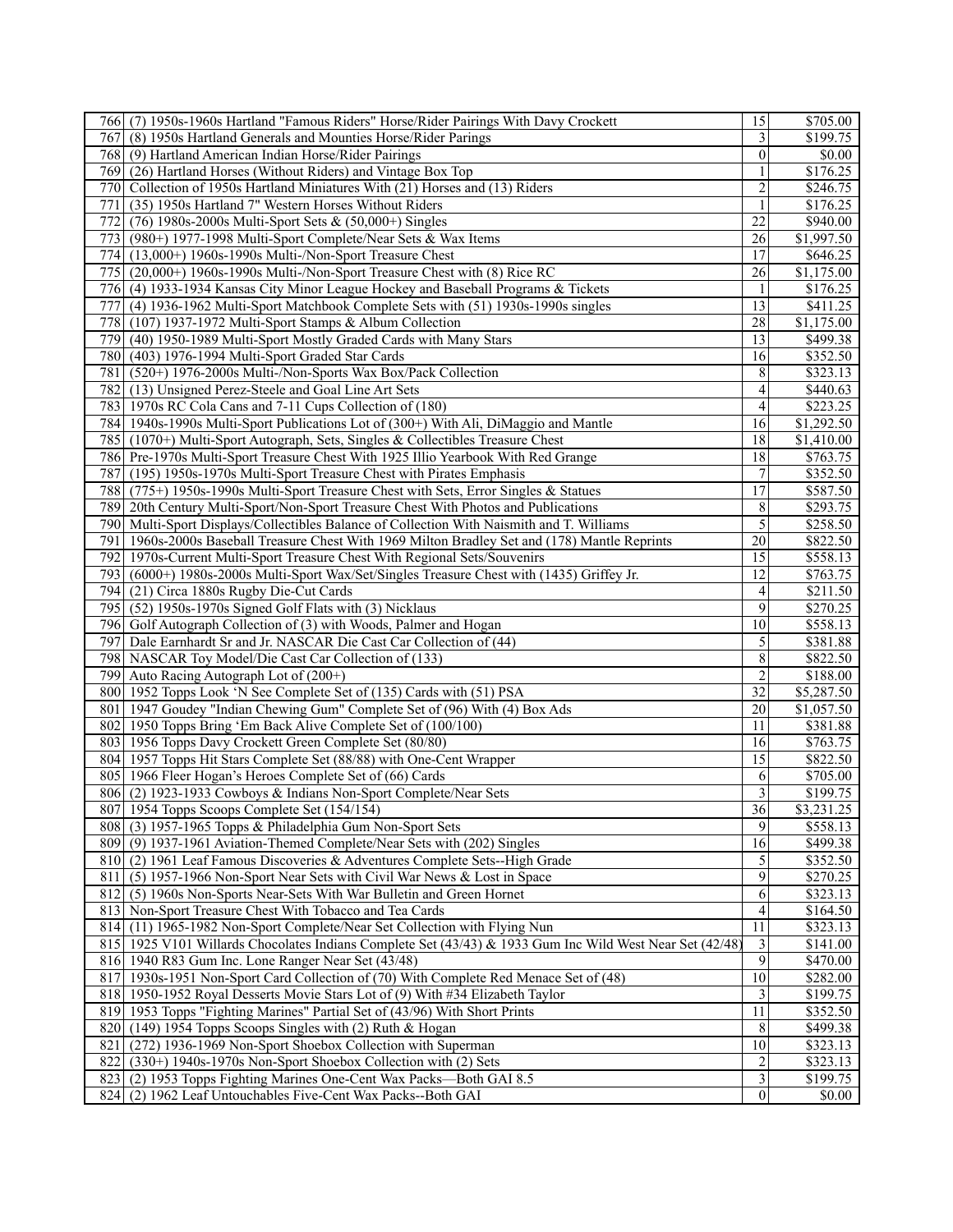| 825 1965 Topps Soupy Sales Unopened Wax Box                                                                 | 9              | \$470.00               |
|-------------------------------------------------------------------------------------------------------------|----------------|------------------------|
| 826 1976 Topps Star Trek Unopened Wax Box                                                                   | 16             | \$646.25               |
| 827<br>(5) 1977 Star Wars Series 1-5 Unopened Wax Box Run                                                   | 19             | \$1,762.50             |
| 828   1980 Topps Star Wars Series 1-3 Wax Box Run                                                           | 8              | \$235.00               |
| 829 Abraham Lincoln 1864 Signed Presidential Document With Full JSA                                         | 15             | \$7,637.50             |
| 830 1959 Three Stooges Colorforms One-of-a-Kind Production Process Lot                                      |                | \$352.50               |
| 831 (425+) Music Autograph & Poster Treasure Chest                                                          | 14             | \$822.50               |
| 832 Neil Armstrong Single-Signed Index Card With Full JSA                                                   | 12             | \$1,175.00             |
| 833<br>Circa 1900s Large Helmar Tobacco Advertising Sign                                                    | 10             | \$381.88               |
| 834 Circa 1909 Sweet Caporal Tobacco Advertising Sign                                                       | 12             | \$470.00               |
| 835 (2) Original Tobacciana Advertisements with Old Mill & Turkey Red                                       | 16             | \$881.25               |
| 836 1917-1934 Wrigley's Chewing Gum Artwork/Prototype Gum Wrapper Collection                                | 9              | \$258.50               |
| 837<br>World War II Autographed Flats Lot of (15) With (3) Doolittle Autographs                             | 4              | 3381.88                |
| 838 1930s-1990s Non-Sport Publication Lot of (225+) With 1st issue of "Life"                                | $\Omega$       | \$0.00                 |
| 839 (7) 1826-1994 United States Coins with 1908 Gold Indian Eagle Quarter                                   | 15             | \$998.75               |
| Replica Harper's Ferry 1851 US M1841 .58 Caliber Mississippi Rifle<br>8401                                  | 6              | \$440.63               |
| 841 Replica Amoskeag Special Model 1861 Springfield .58 Caliber Percussion Musket                           | 6              | \$499.38               |
| 842<br>1971 A Clockwork Orange Original 27x41 One Sheet Linen Back Movie Poster - Rare Rated X Version      |                | \$881.25               |
| 8431<br>1973 High Plains Drifter Original 27x41 One Sheet Linen Back Movie Poster                           | 4              | \$881.25               |
| 844   1982 Blade Runner Original 27x41 One Sheet Linen Back Movie Poster                                    | 1              | \$470.00               |
| 845   1968 Barbarella Original One Sheet Linen Back Movie Poster - Rare 30x40 Version                       | $\theta$       | \$0.00                 |
| 846 1980 Caddyshack Original 27x41 One Sheet Linen Back Movie Poster                                        | $\overline{2}$ | \$381.88               |
| 847<br>1974 Chinatown Original 27x41 One Sheet Linen Back Movie Poster                                      | $\overline{c}$ | \$323.13               |
| 848   1976 Rocky Original 27x41 One Sheet Linen Backed Movie Poster                                         | 5              | \$323.13               |
| 849 1976 Bad News Bears Original 27x41 One Sheet Linen Back Movie Poster                                    | 5              | \$293.75               |
| 850 (4) James Bond Original/ Rare Movie Posters W/ Linen Backed & Studio Release Versions                   | 1              | \$470.00               |
| 851   1961 Misfits Original 22x28 Half Sheet Movie Poster - Marilyn Monroe                                  | $\mathbf{1}$   | \$293.75               |
| 852<br>1973 The Sting Original 27x41 One Sheet Linen Back Movie Poster                                      | 12             | \$499.38               |
| 853 1985 Back To The Future Original 27x41 One Sheet Movie Poster                                           | 1              | \$235.00               |
| 854 1968 Speedway Original 27x41 One Sheet Linen Back Movie Poster - Elvis Presley                          |                | \$235.00               |
| 855   1965 The Cincinnati Kid Original 27x41 One Sheet Linen Back Movie Poster - Steve McQueen              | 1              | \$176.25               |
| 856 1976 The Shootist Original 27x41 One Sheet Linen Back Movie Poster - John Wayne                         | $\mathbf{1}$   | \$176.25               |
| 857<br>(2) 1977 Close Encounters Of The Third Kind Original Movie Posters W/ Linen Back Half Sheet          | $\overline{0}$ | \$0.00                 |
| 858 (2) Original Norman Rockwell Designed One Sheet Movie Posters W/ Stagecoach & Cinderfella               | $\overline{0}$ | \$0.00                 |
| 859 1977 Smokey & The Bandit Original 27x41 One Sheet Linen Back Movie Poster                               | $\overline{3}$ | \$141.00               |
| 860 (2) 1950s Sports Related Movie Posters: Somebody Up There Likes Me & Fear Strikes Out                   | $\theta$       | \$0.00                 |
| 861 1971 Willy Wonka & The Chocolate Factory Original 30x40 One Sheet Movie Poster                          | $\mathbf{1}$   | \$117.50               |
| 862<br>Richard Nixon Framed Display With Signed 1960 Souvenir Program and Full JSA                          | 11             | \$558.13               |
| 8631<br>$(21)$ Political Cut Signatures & Souvenirs with Bush                                               | 11             | \$411.25               |
| 864 1930s-1980s Stage and Screen Entertainers Autograph Lot of (16)                                         | $\mathbf{0}$   | \$0.00                 |
| 865 Hollywood "Leading Ladies" Autographed Flats Lot of (17) With Bacall and Stanwyck                       | 5              | \$381.88               |
| 866 (13) Batman TV Cast Autographed Flats With Meriwether, Romero and West                                  | 5              | \$411.25               |
| 867 (108) Celebrity/Entertainer Signed Flats with Individual PSA/DNA COAs                                   | $\overline{3}$ | $\overline{$352.50}$   |
| 868 Entertainers Autographed Flats Collection With Depp, Heston and Travolta                                | 6              | \$293.75               |
| 869 Herman Munster Oversized Prop Lighter Attributed to "The Munsters" Set                                  | 5              | \$352.50               |
| 870 1950s-1980s Comic Book Lot of (157)                                                                     | 8              | \$282.00               |
| 871 1935 R309-2 Goudey Baseball Premiums Complete Set (15/15)                                               | 11             | \$1,175.00             |
| 872 1939 R303-B Goudey Baseball Premiums Complete Set of (24)                                               | 8              | \$881.25               |
| 873 1955 Topps Baseball Complete Set (206/206)                                                              | 9              | \$1,527.50             |
| 874 1963 Topps Baseball Unopened One-Cent Wax Pack--GAI 7                                                   | $\overline{4}$ | \$211.50               |
| 875 (3) 1972 Topps Baseball Series One Wax Packs                                                            | 1              | \$176.25               |
| 876 1972 O-Pee-Chee Baseball Series 2 Wax Box                                                               | 13<br>9        | $\overline{$1,057.50}$ |
| 877<br>(6) 1982 Fleer Baseball Wax & Cello Boxes<br>878 1984 Topps Traded Tiffany Baseball Case of (6) Sets | 8              | \$411.25<br>\$440.63   |
| 879 (8) 1985 Donruss/Leaf Baseball Wax Boxes                                                                | 12             | \$381.88               |
| 880 (8) 1954 Bowman Football One-Cent Wax Packs                                                             | 12             | \$881.25               |
| 881 (2) 1973 Topps Football Rack Packs                                                                      | 10             | \$282.00               |
| 882 1981 Topps Football Wax Box                                                                             | 14             | \$411.25               |
| 883 1984 Topps Football Wax Box                                                                             | 11             | \$352.50               |
|                                                                                                             |                |                        |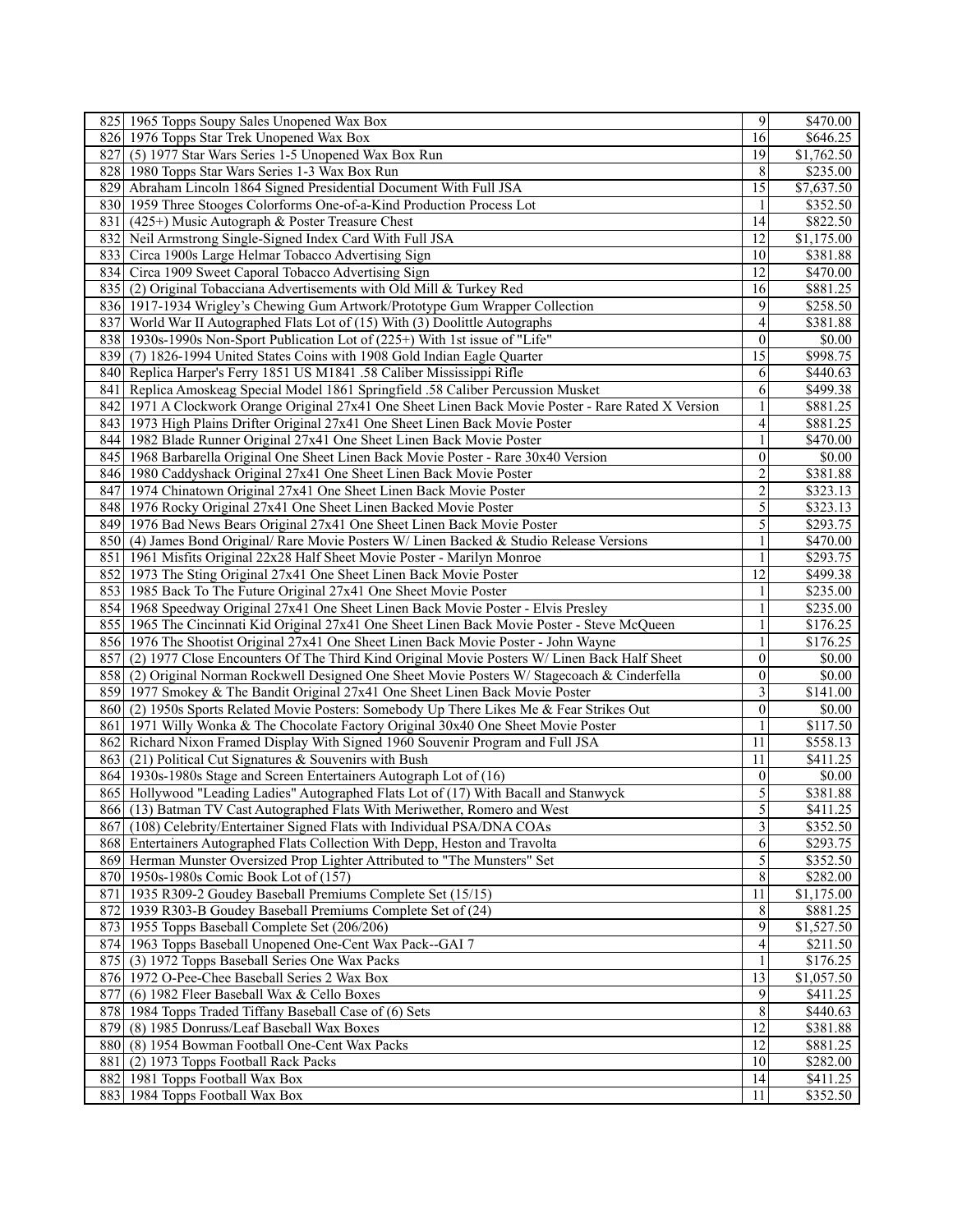|       | 884 (2) 1989 Score Football Unopened Boxes                                                  | 10              | \$440.63                |
|-------|---------------------------------------------------------------------------------------------|-----------------|-------------------------|
|       | 885 (6) 1974 Topps Baseball & Football Wax/Cello Packs                                      | 5               | \$223.25                |
|       | 886 (7) 1975-76 Topps Hockey Rack Packs                                                     | 12              | \$323.13                |
|       | 887 (3) 1981-82 Topps Basketball Wax Boxes                                                  | 12              | \$646.25                |
|       | 888 1981 & 1982 Donruss Golf Wax Boxes                                                      | 6               | \$282.00                |
|       | 889 1934 Goudey Baseball Complete Set of (96) Cards                                         | 14              | \$3,231.25              |
|       | 890 1960 Topps Venezuelan Graded Partial Set (105/198)                                      | 6               | \$1,292.50              |
| 891   | Ultimate 1949-1975 Topps, Bowman & OPC Detroit Tigers Team Set Collection                   | 24              | \$2,585.00              |
| 892   | 1940 World Series Complete Ticket Stub Run of (7)                                           | 5               | \$470.00                |
|       | 893 1949 Bowman Baseball Near Set (195/240) with SGC 50 Musial                              | 17              | \$2,702.50              |
|       |                                                                                             | 17              |                         |
|       | 894 (140) 1909-1912 T205, T206 & T207 Detroit Tigers Hoard with (3) Cobb                    |                 | \$3,818.75              |
|       | 895 (12) 1909-1941 Pre-War Baseball Hall of Fame/Star Grab Bag with Cobb & Mathewson        | 16              | \$1,410.00              |
|       | 896 (63) 1914-1955 Detroit Tiger Oddball & Regional Cards with Several Hall of Famers       | 10              | \$881.25                |
| 897   | (87) 1933-1941 Detroit Tiger Gum Cards with (34) Hall of Famers                             | 19              | \$1,762.50              |
| 898   | (105) 1933-1997 Baseball Graded Cards with Mantle                                           | 16              | \$940.00                |
|       | 899 1939 Buffalo Bisons Team-Signed Index Card - PSA/DNA Authentic                          | $\overline{2}$  | \$381.88                |
|       | 900 (720+) 1950-1988 Topps & Bowman Baseball Star Collection--Loaded                        | 25              | \$1,527.50              |
| 901 l | 1970-1983 Kellogg's Baseball Complete/Near Set Run                                          | 23              | \$1,527.50              |
| 902   | (800+) 1960s-1980s Pete Rose & Reggie Jackson Player Collections                            | 22              | \$646.25                |
|       | 903 1933 Goudey #19 Dickey (PSA 5) and #222 Gehringer (PSA 7 OC)                            | 9               | \$381.88                |
|       | 904 1933 #92 and 1934 #61 Goudey Lou Gehrig Cards - Both SGC Authentic                      | 35              | \$1,997.50              |
|       | 905 (45) 1933 Goudey Baseball Singles with (12) Hall of Famers                              | 17              | \$705.00                |
|       | 906 1912 L1 Leathers #107 Ed Walsh                                                          | 5               | \$352.50                |
| 907   | (55) 1936-1937 Goudey/National Chicle Premiums with (4) Greenberg-Mostly Tigers             | 12              | \$499.38                |
|       | 908 1951 Bowman Baseball Starter Set of (121) Different                                     | 11              | \$1,175.00              |
|       | 909 (88) 1952 & 1953 Topps Baseball Cards with Stars                                        | 21              | \$1,410.00              |
|       |                                                                                             | 14              | \$646.25                |
|       | 910 (375+) 1948-1952 Bowman Baseball Singles                                                |                 |                         |
| 911 l | (95) 1953 Bowman Color Baseball Cards                                                       | 16              | \$528.75                |
|       | 912 1959-1963 Fleer Baseball Complete Set Run                                               | 16              | \$1,175.00              |
|       | 913 (620+) 1952-1959 Topps Baseball Cards                                                   | 13              | \$646.25                |
|       | 914 (475) 1951-1973 Topps & Bowman Baseball High Numbers/Shortprints                        | 14              | \$646.25                |
|       | 915 1954 Glendale Meats Detroit Tigers Partial Set of (17/28) plus One Duplicate            | 7               | \$881.25                |
|       | 916 (230+) 1960-1972 Detroit Tigers Oddball Singles                                         | 5               | \$440.63                |
|       | 917 1958-1976 Topps Baseball All-Star Complete/Near Set Run                                 | $\overline{23}$ | \$1,057.50              |
|       | 918 (815+) 1957-1973 Topps Baseball Card Shoebox Collection with Mantle                     | 18              | \$763.75                |
|       | $\overline{919}$ (900+) 1951-1969 Topps & Bowman Baseball Collection                        | 12              | \$763.75                |
|       | 920 (3075+) 1958-1969 Topps Baseball Singles                                                | 15              | \$998.75                |
| 921 l | 1968 & 1969 Topps Baseball Starter Sets with Aaron & Mays                                   | 9               | \$352.50                |
| 922   | (14) 1973-1988 Baseball Complete Sets                                                       | 12              | \$822.50                |
|       | 923 1953 World Series Game 6 Full Ticket-PSA 5                                              | 6               | \$646.25                |
|       | 924 1960 Washington Senators vs. Boston Red Sox Opening Day Full Ticket—PSA Auth            | 8               | \$499.38                |
|       | 925 1962 World Series Game 7 Full Ticket-PSA 5                                              | 13              | \$1,175.00              |
|       | 926 1965 World Series Game 1 Metropolitan Stadium Full Ticket - PSA 9                       | $\overline{0}$  | \$0.00                  |
|       | 927 (7) Mickey Mantle World Series Home Run Ticket Stubs                                    | 6               | \$705.00                |
|       |                                                                                             | $\,8\,$         |                         |
|       | 928 (12) Mickey Mantle Home Run Ticket Stubs with (11) Corresponding Stadium Passes         |                 | \$528.75                |
|       | 929 1974 Hank Aaron Home Run #714 Full Ticket—PSA 7                                         | 6               | \$587.50                |
|       | 930 1999 World Series Game 4 Yankee Stadium Full Ticket - PSA 9                             | $\mathbf{1}$    | \$176.25                |
| 931   | Alex Rodriguez Home Run Ticket Collection of (37)                                           | $\overline{0}$  | \$0.00                  |
|       | 932 1970s-1990s Multi-Sport Treasure Chest of Sets, Singles And Wax                         | 13              | \$528.75                |
|       | 933 (3) 1977-1978 Topps Baseball/Non-Sport Uncut Sheets with Star Wars                      | 13              | \$381.88                |
|       | 934 Vintage Baseball Equipment/Apparel Lot of (17)                                          | 16              | \$293.75                |
|       | 935 Shane Victorino Signed Game-Worn 2008 Philadelphia Phillies Home Jersey                 | 26              | $\overline{\$1,116.25}$ |
|       | 936 Cole Hamels Signed Game-Worn 2006 Philadelphia Phillies Home Jersey                     | 21              | \$1,175.00              |
| 9371  | Philadelphia Phillies Autograph Treasure Chest With 1964 and 1980 Framed Team-Signed Photos | 10              | \$705.00                |
|       | 938 Baseball Autograph Balance of Collection With Drysdale, Ripken and T. Williams          | 12              | \$411.25                |
|       | 939 1909 Philadelphia Athletics Shibe Park First Program With Joe Jackson Rookie Photos     | 11              | \$1,116.25              |
|       | 940 1924 World Series Game 7 Griffith Stadium Ticket Stub - PSA Authentic                   | $\overline{2}$  | \$499.38                |
| 941   | 1936-2011 Hall of Fame Induction Bat Near Complete Set of (69) Different                    | 25              | \$10,575.00             |
| 942 I | Thurman Munson/Catfish Hunter Dual-Signed Baseball With Full JSA                            | 11              | \$1,762.50              |
|       |                                                                                             |                 |                         |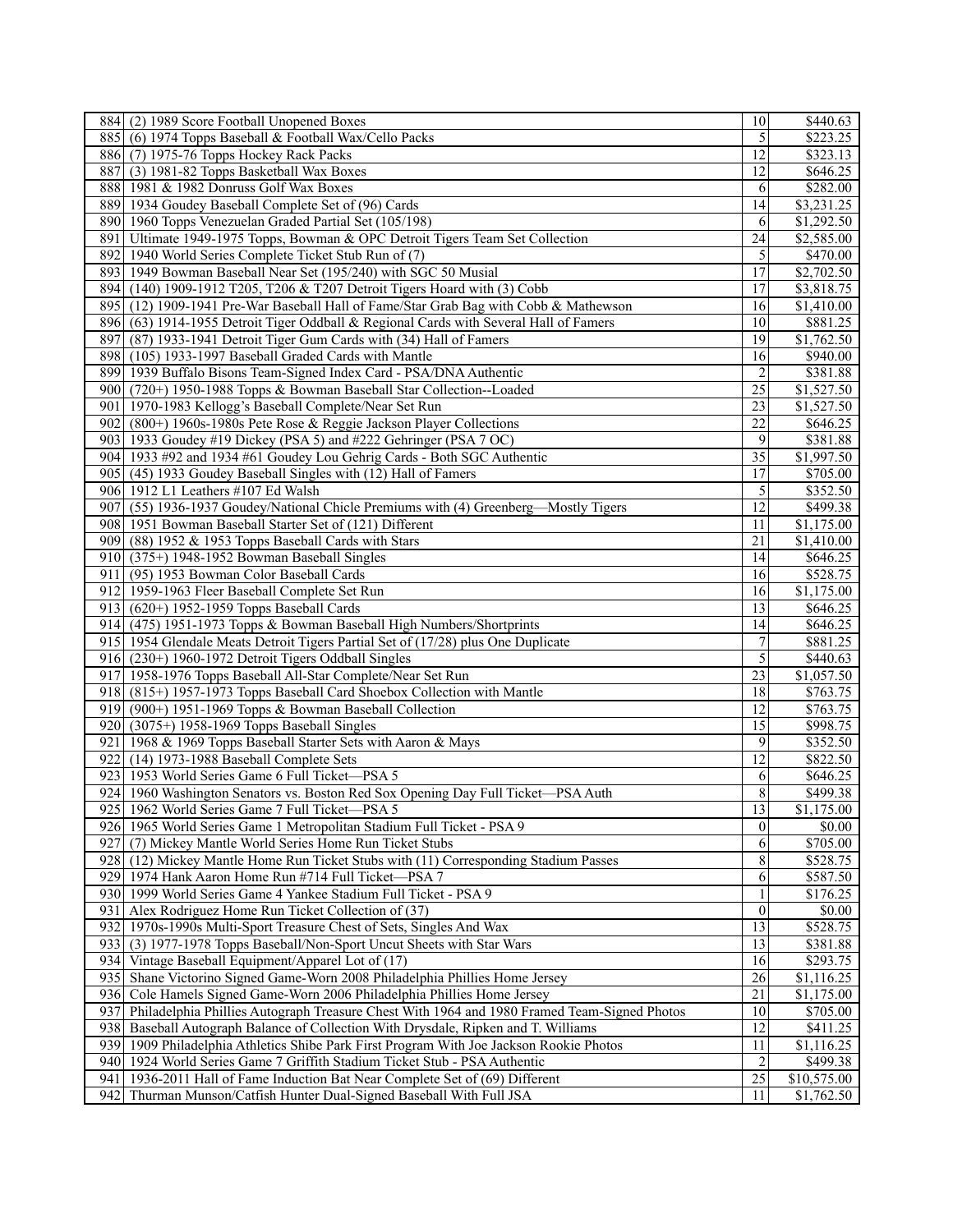| 943 Urban Shocker Cut Signature - PSA/DNA Authentic                                                     | 6                       | \$881.25             |
|---------------------------------------------------------------------------------------------------------|-------------------------|----------------------|
| 944 Tony Lazzeri Cut Signature                                                                          | 12                      | \$558.13             |
| 945 John Grabowski Signed Cut Signature—JSA/SGC Encapsulated                                            | 6                       | \$998.75             |
| 946 Mel Ott Signed Photograph With Full JSA                                                             | $\overline{7}$          | \$587.50             |
| Mickey Cochrane Signed Framed Display With Full JSA<br>9471                                             | $\overline{7}$          | \$381.88             |
| 948 (3) Baseball Legends Signed Items With Aaron, J. DiMaggio and T. Williams - Individual Full JSA     | 10                      | \$528.75             |
| 949 (2) Joe DiMaggio Autographed Items With Vintage Photo and 1939 Cartoon - Individual Full JSA        | 9                       | \$323.13             |
| 950 (5) Signed Yellow Hall of Fame Plaque Postcards With DiMaggio, Mantle and T. Williams - All BVG/JSA | 18                      | \$646.25             |
| 951 Mickey Mantle Signed 100-Dollar Bill With Full JSA                                                  | 9                       | \$1,410.00           |
| 952 Mickey Mantle Signed 1983 Donruss Puzzle With Full JSA                                              | $\mathbf{1}$            | \$293.75             |
| $\overline{953}$ (3) Joe DiMaggio Signed Items                                                          | $\overline{2}$          | \$199.75             |
| 954 Joe DiMaggio Signed Letter for "Navy Times" Cartoonist - Full JSA                                   | $\mathfrak{Z}$          | \$352.50             |
| 955 1913 Napoleon Lajoie Baseball Game—Red Variation                                                    | 10                      | \$705.00             |
| 956 1949 Jackie Robinson Barnstorming Tour Official Program                                             | 2                       | \$499.38             |
| 957 1969 Bill Dickey American League All Grounds Pass                                                   | $\overline{2}$          | \$188.00             |
|                                                                                                         |                         |                      |
| 958 Mickey Mantle Graded Single-Signed Baseball - PSA/DNA 8.5                                           | 8                       | \$705.00             |
| 959 Mickey Mantle Autographed Photo - PSA/DNA 10                                                        | 5                       | \$246.75             |
| 960 1949 "The Kid From Cleveland" Framed Movie Poster                                                   | 10                      | \$223.25             |
| 961   1969 Harmon Killebrew AL MVP Felt Banner                                                          | $\Omega$                | \$0.00               |
| 962 Lou Gehrig Mini-Bat and Steven Strasburg Single-Signed Baseball                                     | 8                       | \$223.25             |
| 963 Ted Williams Signed 16x20 Photo With Full JSA                                                       | 5                       | \$293.75             |
| 964 Don Drysdale Single Signed Baseball with Full JSA                                                   | 9                       | \$282.00             |
| 965 Pete Rose and Jimmy Carter Dual-Signed 8x10 with JSA                                                | 17                      | \$411.25             |
| 966 Pete Rose "4256" Single-Signed Baseball - PSA/DNA Gem Mint 10                                       | $\overline{3}$          | \$152.75             |
| 967 Sandy Koufax Signed Yarmulke with Full JSA                                                          | 23                      | \$998.75             |
| 968 1958 World Series Game 1 Full Ticket-PSA 5                                                          | 25                      | \$1,292.50           |
| 969 1959 World Series Game 6 Ticket Stub-PSA 5                                                          | $\overline{3}$          | \$141.00             |
| 970   1961 NPB Japan All-Star Game Full Ticket                                                          | $\Omega$                | \$0.00               |
| 971   1969 World Series Game 5 Ticket Stub-PSA 6                                                        | $\overline{3}$          | \$352.50             |
| 972 1969 National League Championship Game 3 Full Ticket-PSA 5                                          | 5                       | \$499.38             |
| 973 1976 World Series Game 4 Ticket Stub—PSA 8                                                          | $\overline{2}$          | \$188.00             |
| 974 1977 World Series Game 6 Ticket Stub—PSA Authentic                                                  | $\overline{4}$          | \$270.25             |
| 975 (13) 1980-1989 Football Complete Sets with (18,500+) Singles                                        | 9                       | \$763.75             |
| 976 1960 Fleer Football Wrong Back Complete Set (132/132) with (6) SGC Graded                           | 1                       | \$470.00             |
| (640+) 1939-1973 Multi-Sport Singles Collection with Many Stars<br>977I                                 | 14                      | \$1,292.50           |
| 978 (400+) 1951-1980 Multi-Sport Shoebox Collection with Many Stars-(5) Payton RC                       | 23                      | \$1,410.00           |
| 979 (200+) Multi-Sport Autographed Flats Collection with 1956 49ers Partial Signed Set                  | 19                      | \$998.75             |
| 980 NBA Autograph Treasure Chest With (2) Magic, (2) Shaq and Barkley                                   | 7                       | \$646.25             |
| 981 Philadelphia 76ers Commemorative Ring and Suit Bag Attributed to Dave Zinkoff                       | 18                      | \$1,175.00           |
| $(1600+)$ 1964-1979 Topps Multi-Sport Singles with (6) Brett RC<br>9821                                 | 19                      | \$763.75             |
| 983 (11,000+) 1970-1979 Topps Baseball & Football Cards                                                 | $\overline{7}$          | $\overline{$}528.75$ |
| 984 (80) 1959-1991 Football & Hockey Graded Cards with Stars                                            | $12\,$                  | \$528.75             |
| 985 (16) 1951-52 Parkhurst Hockey Singles with Howe & Sawchuck--All Trimmed                             | $\overline{9}$          | \$705.00             |
| 986 (4) 1977-78 Topps Hockey Uncut Sheets with (3) Trottier                                             | 11                      | \$352.50             |
| (20) 1967-1977 Topps/OPC Bobby Orr PSA Graded Singles<br>9871                                           | $\,8\,$                 | \$352.50             |
|                                                                                                         | 20                      |                      |
| 988 (875+) 1956-1963 Football Shoebox Collection with (2) Unitas                                        |                         | \$881.25             |
| 989 (1050+) 1964-1989 Football Shoebox Collection with Many Stars                                       | 18                      | \$822.50             |
| Baltimore Colts First (8) NFL Media Guides - Including 1950<br>990                                      | 9                       | \$411.25             |
| 9911<br>(400+) Multi-Sport Autographed Balance of Collection with (320) Signed Cards                    | 12                      | \$293.75             |
| Multi-Sport Autograph Collection With Ali, Mays and Musial<br>9921                                      | 13                      | \$822.50             |
| 993 (19) Signed Tennis 8x10 Photographs & Index Cards with Ashe                                         | $\overline{0}$          | \$0.00               |
| (33) 1928-1955 Multi-Sport Wire Photos with Racing & Olympics<br>9941                                   | $\mathbf{1}$            | \$117.50             |
| 995 Autographed Political Flats and Baseball Collection With Carter and Ford                            | 8                       | \$352.50             |
| 996 Autographed Entertainment/Americana Book Lot of (8) With Bacall, Puzo and Trump                     | $\mathbf{1}$            | \$117.50             |
| (4) Interesting Americana Collectibles with (2) Rockwell Signatures<br>9971                             | $\overline{\mathbf{3}}$ | \$199.75             |
| 998<br>Ronald Reagan Personal Check PSA/DNA Encapsulated and Graded—MT 9                                | 8                       | \$998.75             |
| 999<br>1936 Jesse Owens Signed Track Program with Full JSA                                              | 18                      | \$381.88             |
| Jesse Owens Signed Munich Olympic Postcard with Inscription-Full JSA<br>1000                            | 9                       | \$211.50             |
| Mickey Mantle and Jack Dempsey Autographed Books - Individual Full JSA<br>10011                         | 11                      | \$258.50             |